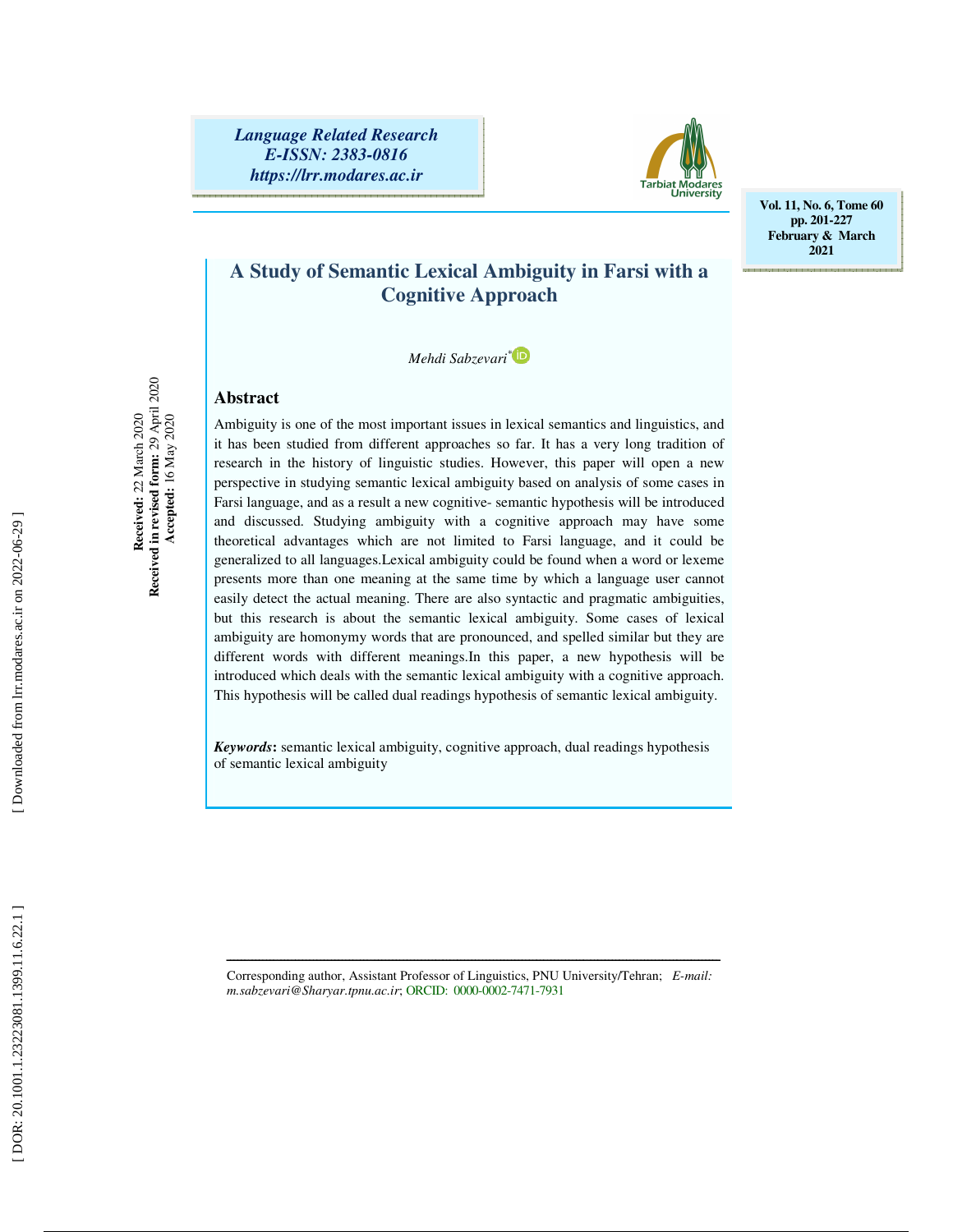*Language Related Research 11(6), (February & March, 2021) 201-227*

## **1. Introduction**

Some cases of lexical ambiguity are homonymy words that are pronounced, and spelled similar but they are different words with different meanings. Polysemy also could lead to ambiguity when the context is not sufficient. However, another aspect of semantic lexical ambiguity could be seen in a word or lexeme when the word has both literal and figurative meanings, or explicit and implicit meanings, and the selection of the actual and final meaning is not easily possible for the recipient. Again, the context will remove ambiguity. Semantic lexical ambiguity is a result of double or multiple readings in a sentence or an utterance because of being some ambiguous word(s) in that linguistic unit. Homonymy words are by themselves ambiguous which will not be discussed in this paper. Ambiguity could not be considered as contextual sensitivity in which a change in the context may result in ambiguity. Context is the matter in contextual sensitivity. Semantic lexical ambiguity is typically relevant to co-text not context. Context could raise another type of ambiguity. Vagueness is different from lexical ambiguity in that way it refers to the general concept of a word not its specific feature(s).Ambiguity could be found between lexical meaning of a word and its figurative meaning. In Farsi for instance, the word *Bimar* has two different meaning of physically, or mentally, or morally ill. If someone refers this word to a person he could intend the lexical meaning which is physically or mentally ill, or its figurative meaning which is morally ill, and even a dangerous person. Moreover, if a word has polysemy meanings with explicit and implicit meanings it may be resulted in ambiguity. The main question of the present research is to find out if there would be an explanation with a cognitive approach for reaching out the actual meaning of a word which has semantic lexical ambiguity, and if this explanation could possibly lead to a hypothesis.

#### **2. Methodology**

All data presented in this paper are from spoken or written Farsi with no diachronic study. Some research has been done about this area in Farsi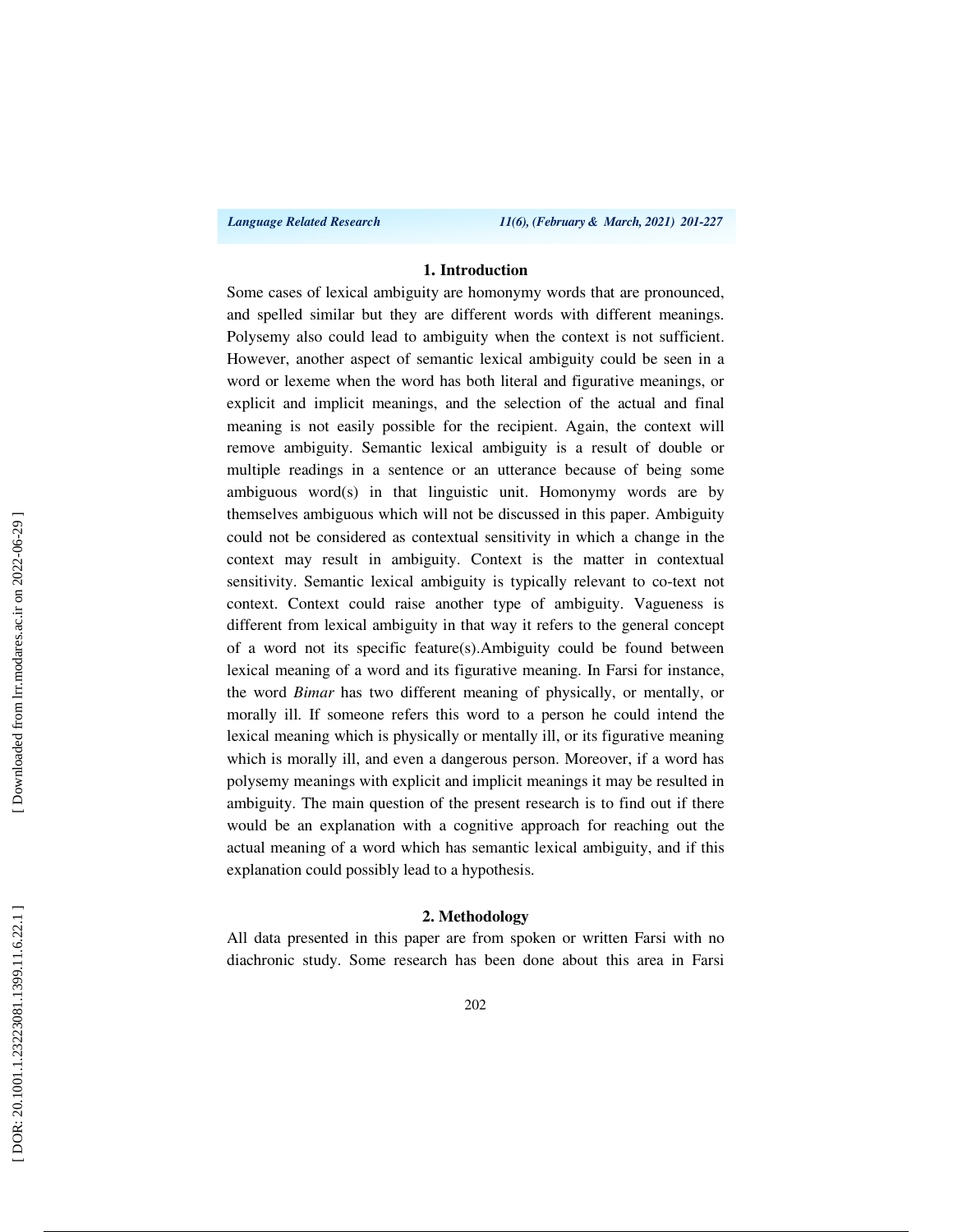which has been mentioned in the paper. Farsi language is very rich in lexicon, and many cases of words with semantic lexical ambiguity could be found in Farsi. Most of the researches in Farsi have been done in the framework of the lexical semantics. The main issue which is discussed in this paper is that in many cases, the lexical ambiguity could be found out in words with both primary and secondary meanings, and implicit and explicit meanings. while it might seem that recognition of lexical meaning from figurative meaning should be easy but there are many cases in Farsi which might have semantic lexical ambiguity because the recipient cannot come to a single reading of meaning of a word in a sentence or in a phrase, and more co-text, and also in some cases context is needed to remove ambiguity. That happens because speakers minds have access to all primary and figurative meanings of a word at the same time especially when he/she is a native speaker of that language. The selected data reveal the semantic lexical ambiguity including both primary and secondary meanings in certain cotexts at the same time.The hypothesis is proved to work out in analyzing this type of ambiguity in Farsi.

## **3. Results**

In this paper, a new hypothesis will be introduced which deals with the semantic lexical ambiguity with a cognitive approach. Some cases with semantic lexical ambiguity in Farsi will be discussed regarding this hypothesis. According to this hypothesis, when a Farsi speaker hears or reads a word or sentence which has lexical ambiguity, his/her mind based on speakers cognitive and linguistic competence processes the prototype meaning in the first phase. In this level, the lexical and primary meanings are retrieved and recognized. If there exists sufficient co-text then this primary meaning will be recognized, maintained and will be understood, and if cotext is not enough for understanding the real meaning of the ambiguous word, simultaneously the second phase or secondary schema would be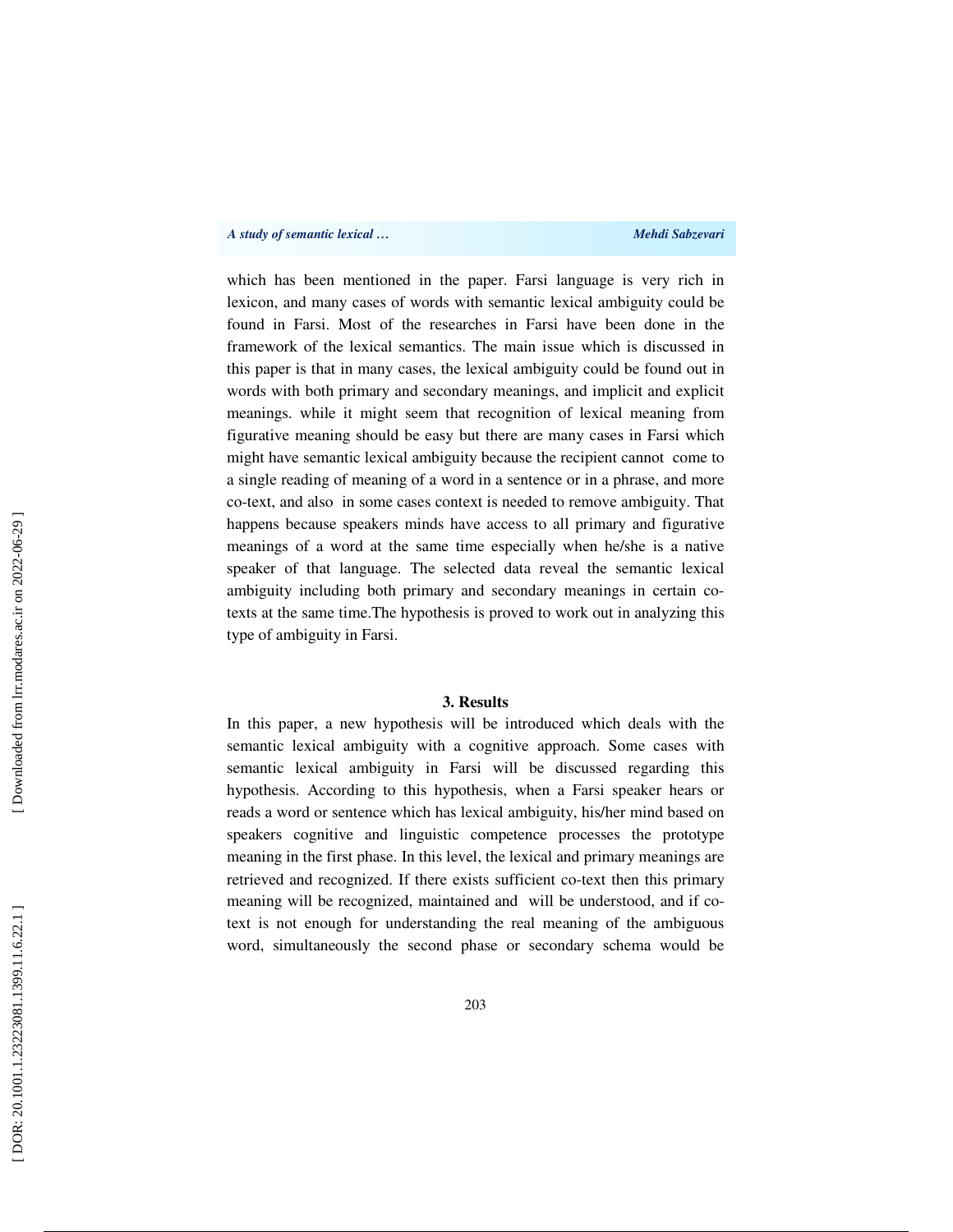activated. Then, a semantic cognitive reading will be done in both implicit and explicit meaning levels of a concept and both levels will be activated in the speaker mind to recognize the real meaning. This reading could be reverse from figurative to lexical meaning based on the individual and past experiences of speakers which it would be then a marked reading. Mostly, the reading of meanings of a word begins with its prototype meaning.

#### **4. Conclusion**

The advantage of introduction of dual readings hypothesis of semantic lexical ambiguity is that it provides access to both lexical, primary and explicit meanings, and on the other hand, the secondary, figurative, and implicit meanings. This hypothesis is about ambiguity of word which has primary and secondary meaning or it has somehow metaphorical extension or figurative meaning. Dual readings is a result of ambiguity and it will change to single reading for a linguistic unit when further co-text will be provided. In the literature of cognitive linguistic from beginning up to now, the concept of schema plays an important role. It is as the primary meaning of a word in another word. It is the main source of a metaphorical extension of a meaning of a word which results in a figurative and implicit meaning in that word. Schema is as a prototype concept from which various related concepts may emerge. The hypothesis discussed in this paper verifies that the primary and secondary meanings are inseparable because the dual readings have access to both which in turn causes semantic lexical ambiguity. Semantic and cognitive of Farsi speakers and most probably other speakers of other languages benefit from such dual access to different aspects of meaning of a word. This hypothesis considers the fact that no secondary or figurative or implicit meanings of a word has an independent status without its relation to the lexical and prototype meaning of that word. This paper is to explain the cause of semantic lexical ambiguity and its effects with a new cognitive hypothesis.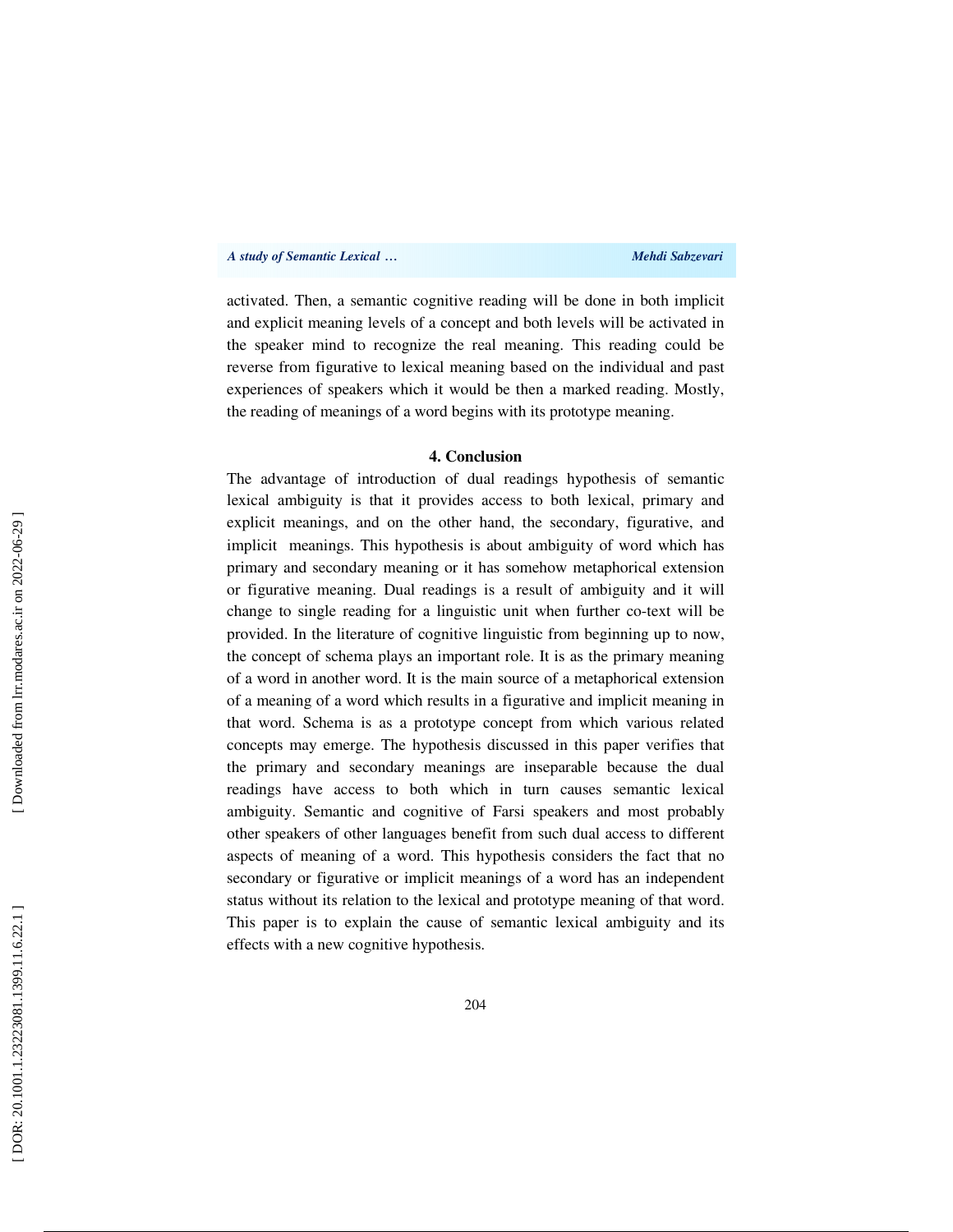

بررسي ابهام معنايي واژگاني در زبان فارسي با رويكردي شناختي

## مهدي سبزواري \*

استاديار گروه زبانشناسي دانشگاه پيام نور، تهران، ايران.

99 /02 99 پذيرش: /27

دريافت: 03/ /01

## چكيده

هنگامي واژهاي به تنهايي و يا در عبارت و يا در جملهاي داراي ابهام است كه داراي بيش از يك معني و يا چند معناست. سابقة پرداختن به ابهام زباني به ارسطو و رواقيون بازميگردد و اين موضوع همواره مورد توجه فلاسفه و منطقيون نيز بوده است. بايد بين چندمعنايي و ابهام واژگاني كه ظاهراً مشابه هم هستند تمايز قائل شد. چند معنايي درمورد واژهاي است كه داراي چند معناي به هم مرتبط هست، اما ابهام واژگاني در تعريف سنتي واژههاي همشكل (همآوا ـ همنويسي) هستند كه هر كدام معناي مستقل و متفاوت و در فرهنگ واژگان هم مدخل جداگانهاي دارند. البته در تحقيقات زبانشناسي و در بسياري از موارد، چندمعنايي را به نوعي ابهام واژگاني درنظر مي گيرند. ابهام زباني مي تواند از نوع واژگاني، نحوي و يا كاربردشناختي باشد كه در اين مقاله صرفاً ابهام معنايي واژگاني تحليل و تبيين خواهد شد. پرسش اصلي اين مقاله عبارت است از اينكه آيا ميتوان از منظر زبانشناسي شناختي براي خوانش معناي حقيقي واژة داراي ابهام به لحاظ وجود همزمان معناي حقيقي و مجازي و يا معناي صريح و ضمني تببيني يافت؟ با مروري گذرا بر رويكرد شناختي و تحليل نمونة واژگان داراي ابهام معنايي واژگاني در فارسي به اين پرسش پاسخ داده خواهد شد و فرضيهاي با عنوان خوانش دوگانة ابهام معنايي واژگاني در ارتباط با تحليل ابهام معنايي معرفي ميشود. ارائة اين فرضية معنايي شناختي براي تبيين ابهام معنايي واژگاني دستاورد پژوهشي مقالة حاضر است.

واژههاي كليدي: ابهام معنايي واژگاني، رويكرد شناختي، فرضية خوانش دوگانه، ابهام معنايي واژگاني.

ــــــــــــــــــــــــــــــــــــــــــــــــــــــــــــــــــــــــــــــــــــــــــــــــــــــــــــــــــــــــــــــــــــــــــ

E-mail: m.sabzevari@Sharyar.tpnu.ac.ir :مقاله مسئول نويسندة\*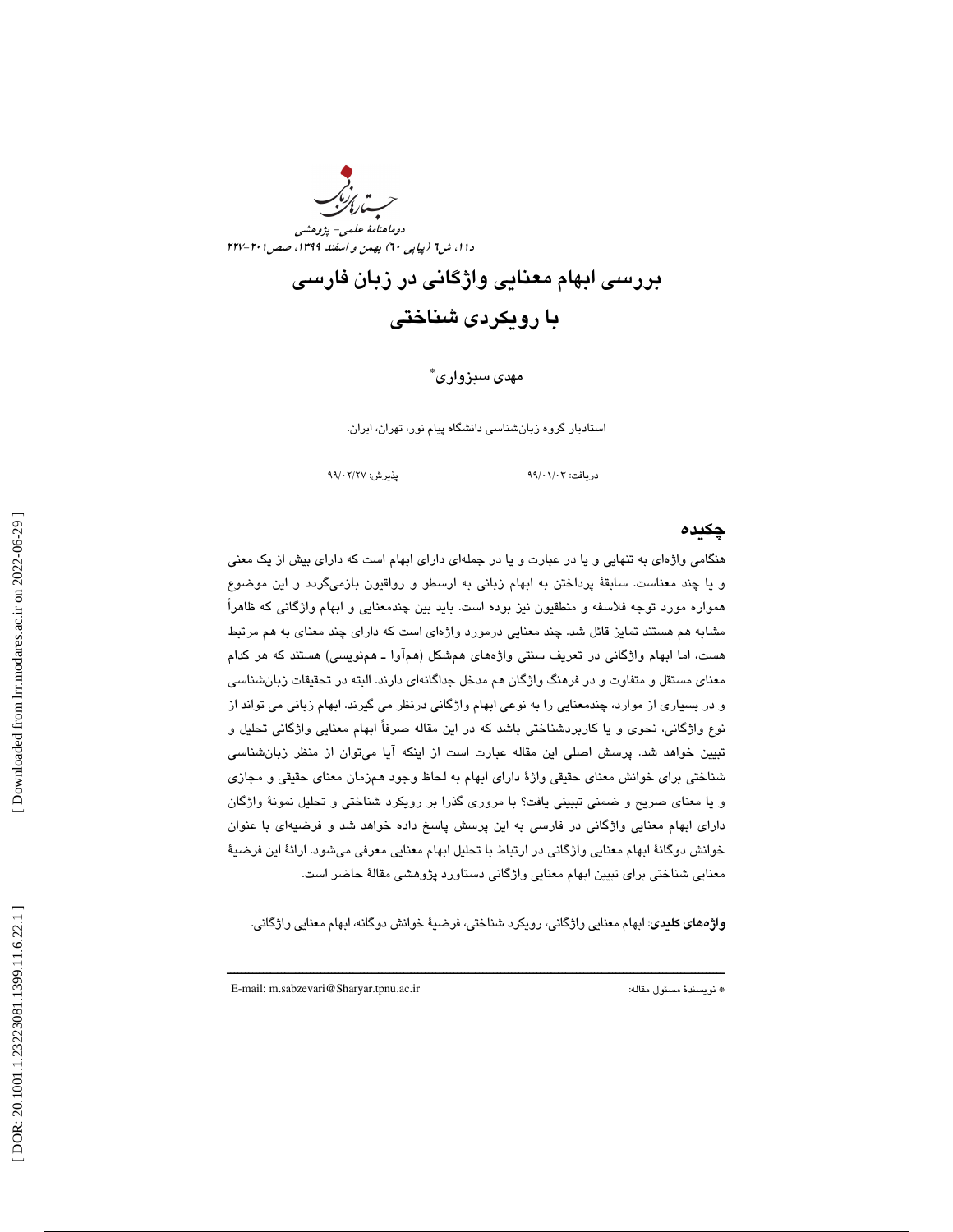# . مقدمه 1

ابهام معنايي واژگاني نتيجة خوانش چندگانه از جمله يا عبارت و يا واژهاي واحد بهدليل وجود واژهٔ دارای ابهام در آن واحد زبانی است. ابهام ممکن است با حساسیت بافتی` یکی گرفته شود. حساسيت بافتي تغيير در محتوا بهدليل تغيير بافت است و ارتباطي با معناي واژگاني ندارد. مثل اينكه در جملهٔ «من با تو حرف دارم»، تعبير ضماير من و تو بسته به شخص بهكار برندة اين جمله است و كاملاً متكي به بافت است، اما هيچ كدام داراي ابهام نيستند. درواقع ابهام معنايي واژگاني ارتباطي با بافت برون زباني ندارد. نكتة ديگر اينكه نبايد نامشخص بودن<sup>٬</sup> را با ابهام یکی دانست. بهطور مثال «من سه تا خودرو سفید، آبی و مشکی دارم» داراي معناي مشخص است و جملهٔ «من سه تا خودرو دارم» داراي معناي كلي است. اما جملهٔ «با ماشینم به شیراز رفتم» مشخص نیست منظور گوینده کدام خودرو است و درواقع معناي جمله نامشخص است، اما ابهام واژگاني ندارد. ابهام زباني مربوط به مفهوم واژه است نه مرجع<sup>۳</sup> و ارجاع آن. ابهام لزوماً در جمله بروز و نمود ندارد. بهطور مثال، شانه به خودي خود داراي ابهام است و حتى با جملهاي مانند «شانهام شكست» (شانه بهعنوان بخشي از بدن و يا وسيلة آرايش مو) هم از آن رفع ابهام نميشود. ابهام ممكن است بين معنای حقیقی ٔ و مجازی ْ یک واژه باشد. در جملهٔ «او بیمار است» ابهام بین معنای حقیقی تندرست نبودن به لحاظ جسمي و يا روحي وآدم داراي خصوصيات منفي است. همينطور در جملهٔ «حالش خوب نيست»، واژهٔ حال داراي ابهام است؛ اينكه به معني بيمار بودن جسمي و روحي و يا روبهراه نبودن است بدون اينكه الزاماً بيماري خاصي در ميان باشد. ابهام معنايي در هر زبانی وجود دارد، زیرا هر زبانی دارای واژههای چند معنا و همآوا ـ همنویسی <sup>٦</sup> است و اينكه سخنوران هر زبان با فرايندي ذهني و با كمك بافت زباني قادرند تا برداشت درستي از واژهٔ دارای ابهام داشته باشند. ابهام را میتوان بین معنای صریح ٔ و واژگانی هر واژه و معنای ضمنی^ همان واژه نیز یافت كه به نوعی نتیجهٔ چند معنا` بودن واژه است. نكتهٔ دیگر اينكه همانطور كه گفته شد ابهام با نامشخص بودن تفاوت دارد. به اين ترتيب كه درمورد ابهام واژگاني معاني كاملاً متفاوت با صورت آوايي و نوشتاري يكسان مانند واژة شير يا شانه است، اما نامشخص بودن شامل مواردي است كه معاني در يك واحد تجميع ميشوند.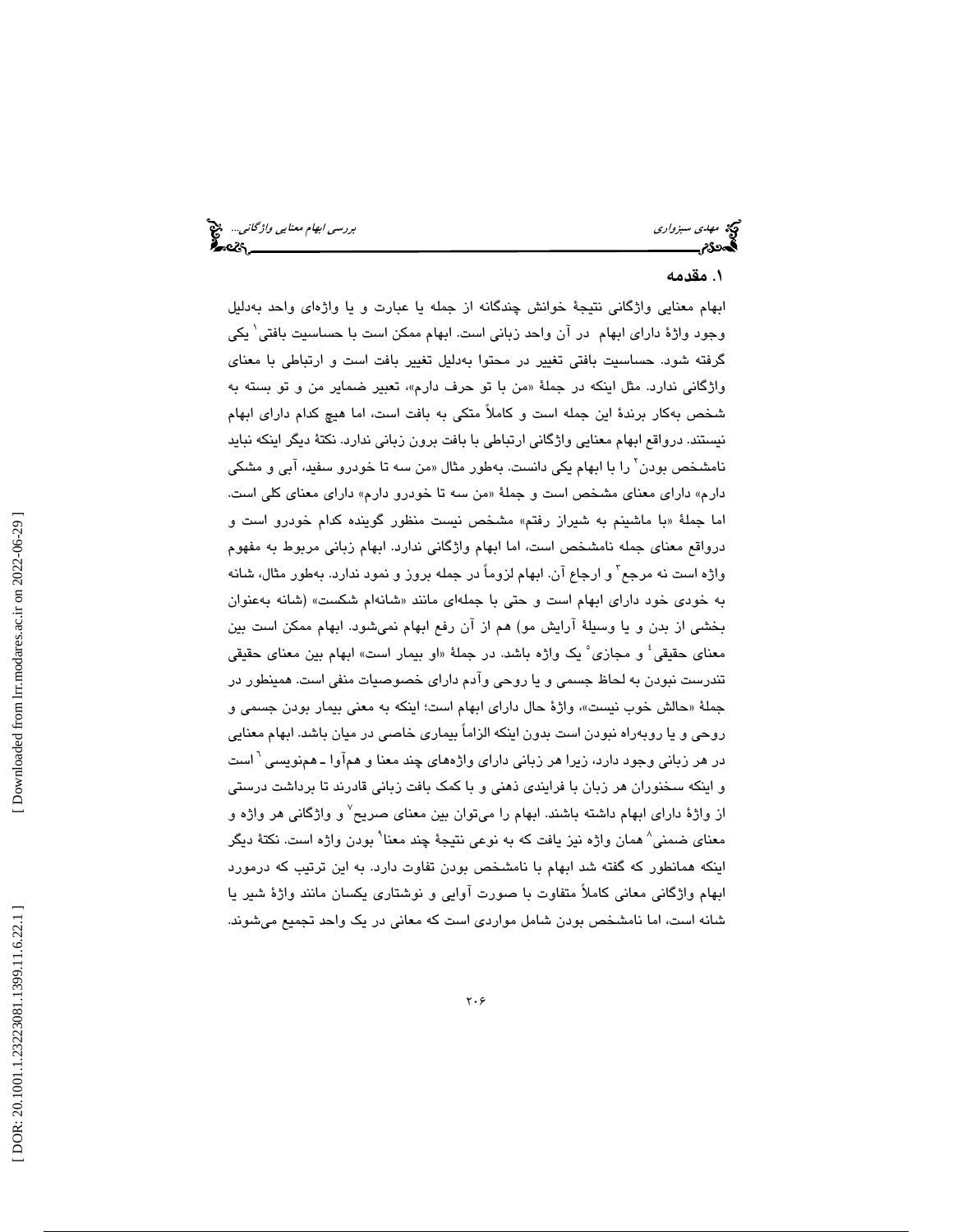به طور مثال، واژة مادربزرگ بسته به اينكه از سمت مادري يا پدري باشد نامشخص است و هر دو در مفهوم واحد مادر والدين بودن تجميع ميشوند. در اين مقاله صرفاً به ابهام معنايي واژگاني پرداخته ميشود و نامشخص بودن مورد بررسي قرار نميگيرد. در موارد متعددي نيز ابهام فرازباني و از نوع فرهنگي است كه پژوهش مستقل درمورد آن سودمند و ضروري است.

درمورد تمايز معناي صريح و ضمني، اگرچه به لحاظ كلاسيك تمركز زبانشناسان ساختگرا و سوسور بر معنای صریح است، اما نشانهشناسی چون بارت ``(1974:9) معتقد است كه تمام معاني صريح به خودي خود درونمايه و نشاني از معناي ضمني دارند. به نظر بارت معاني صريح نيز چيزي جز معاني ضمني نيستند كه با فرايند ذاتي شدن معاني در زبان جزو معناي ذاتي و اصلي و تحتالفظي كلمه شدهاند (*ibid*(. اگر چه معناي صريح و ضمني با هم متفاوتاند، اما تقريباً بسياري از واژهها داراي هر دو معنا هستند. زبانشناساني چون هليدي (1977) معتقدند كه علاوه بر معناي صريح و معناي ضمني، معناي متني واژههاست كه اهميت دارد. هنگامي كه يك واژة ساده يا مركب بر مفهومي مشخص دلالت دارد، معني صريح را تحت اصطلاحات ديگر نيز بازميشناسند``( Cruse, 1986: 45 .271-277).

پرسش اصلي اين مقاله عبارت است از اينكه آيا ميتوان از منظر شناختي براي رسيدن به معناي واقعي واژة داراي ابهام معنايي واژگاني در جمله تببيني يافت و آن را به صورت فرضيهاي ارائه كرد؟ در ابتدا مباني رويكرد شناختي و دستور شناختي لانگاكر بهطور خلاصه اشاره خواهد شد. سپس بر اساس نمونة دادهها و فرضية پيشنهادي پژوهش، تحليل مربوطه ارائه خواهد شد. در اين مقاله براي نخستين بار فرضية جديدي ارائه خواهد شد كه مشخصاً به تحليل ابهام معنايي واژگاني در عبارت يا جمله و يا بافت ميپردازد و تحت عنوان فرضية خوانش دوگانه ابهام معنايي واژگاني معرفي ميشود. دادههاي مورد استفاده در اين مقاله برگرفته از گونة گفتاري و نوشتاري زبان فارسي امروزي معيار صرفنظر از تغييرات احتمالي تاريخي است و نمونهها بهصورت تصادفي و بر اساس شم زباني نگارنده انتخاب و تحليل شدهاند و با توجه به ارائة فرضيهاي جديد در اين پژوهش انتظار ميرود كه دستاورد اين پژوهش درمورد تمام واژههاي مشابه داراي ابهام معنايي واژگاني فارسي قابل تعميم باشد. گفتني است بررسي و طبقهبندي دادههاي بيشتر به لحاظ گستره و تنوع مفهومي در اين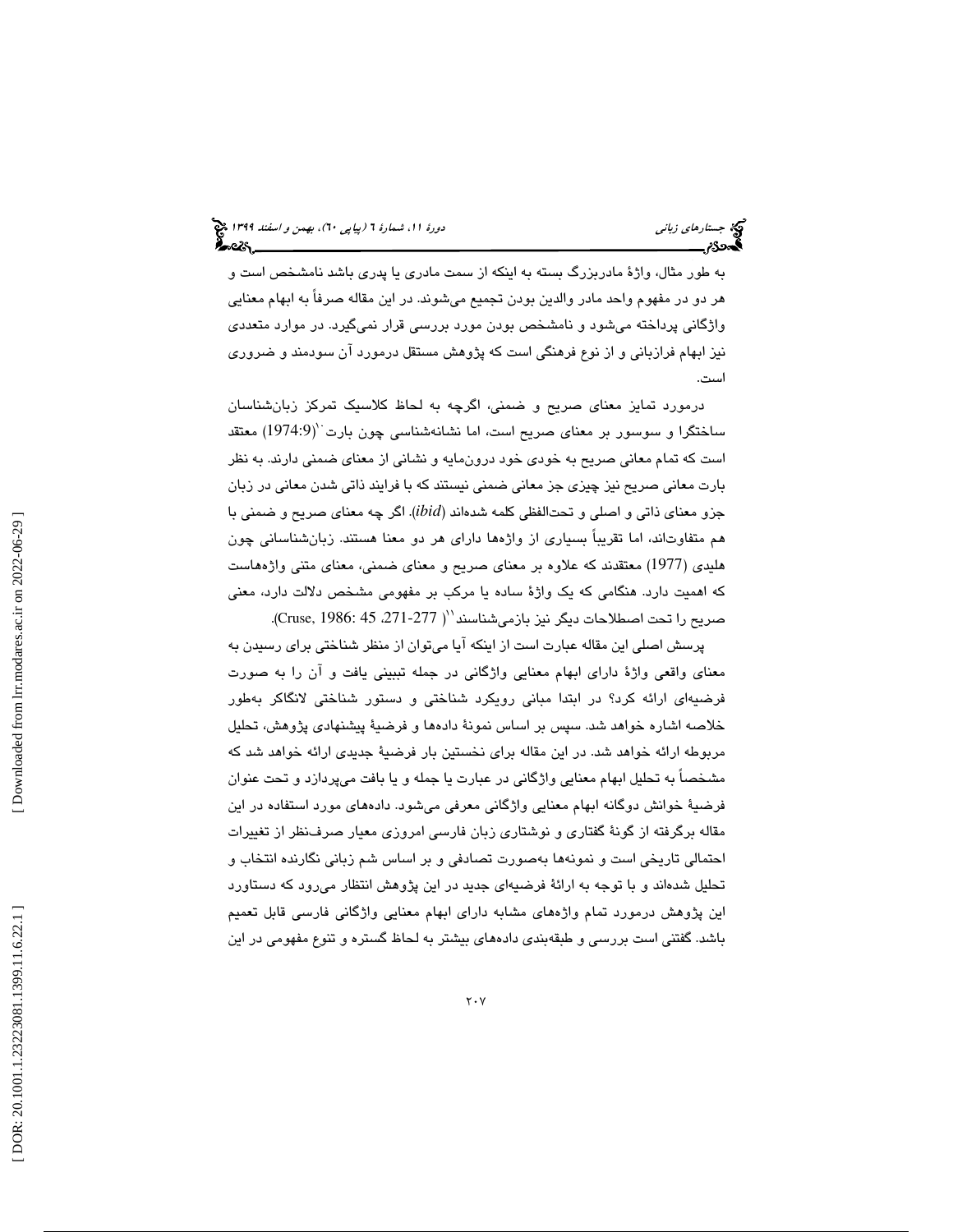مختصر ميسر نيست، اما نتايج حاصل به تمام موارد مشابه قابل تعميم است. وجه اشتراك نمونه دادههاي ارائهشده در اين پژوهش برخوردار بودن آنها از معنايي مجازي در كنار معنايي حقيقي و يا معنايي ضمني در كنار معنايي صريح است كه بهتنهايي و مستقل از بافت داراي ابهام معنايي واژگاني هستند.

# . پيشينة تحقيق 2

در زبان فارسي پژوهشي مشخص درمورد ابهام معنايي واژگاني در زبان فارسي از منظر شناختي صورت نگرفته است و مقالة حاضر اولين پژوهش در اين مورد از منظر شناختي است . در كتاب صفوي (:1383 217) ضمن برشمردن انواع و اقسام ابهام در زبان در مورد ابهام واژگاني چنين مي خوانيم كه دلالت چندگانة هر جمله مي تواند ناشي از وجود واژه يا واژههايي باشد كه در آن جمله بهكار رفتهاند و بهدليل دلالت چندگانهشان، تعابير معاني مختلفي را براي آن جمله ممكن ساختهاند. وي به طور مثال، جملهٔ «رفتم یک شیر خریدم» را كه داراي ابهام است ارائه ميكند.

شیری (۱۳۹۰) در مقالهای با عنوان «اهمیت و انواع ابهام در پژوهشها» به جایگاه و كاركرد اين ابزار زباني در متون ادبي مي پردازد. از نظر وي (:1390 16) هر كلمه، اصطلاح، عبارت، جمله يا متني كه هنگام مطالعه، به درستي و با قطعيت فهميده نشود و ذهن مخاطب را به بيمعنايي، چندمعنايي و يا به معنايي نامتعارف و يا فراتر از صورت آشنا و معمول خود دلالت دهد، از مصاديق ابهام محسوب ميشود.

فلاحتي (1385) نيز در مقالهاي به بررسي ابهام در ترجمة ماشيني ميپردازد. از نظر وي ابهام ازجمله مختصات زباني است كه مشكلات فراواني را در سيستمهاي ترجمه ايجاد ميكند و سبب نامفهوم شدن يا نامرتبط شدن آن ميشود. بهبودي (1386) در مقالهاي به مقايسة ابهام نحوي و گروهي در فارسي و انگليسي ميپردازد. درمورد مبحث چندمعنايي نيز كه با ابهام واژگاني بسيار مرتبط است به مقالة سبزواري (1397) رجوع شود. درواقع در پيشينة مطالعات زبانشناسي غالباً چندمعنايي را در كنار واژههاي همآوا ـ همنويسه بهعنوان گونهاي از ابهام درنظر ميگيرند.

پيشينه و علاقه به مطالعات ابهام و دلالت چندگانه سابقهاي بسيار طولاني دارد و ميتوان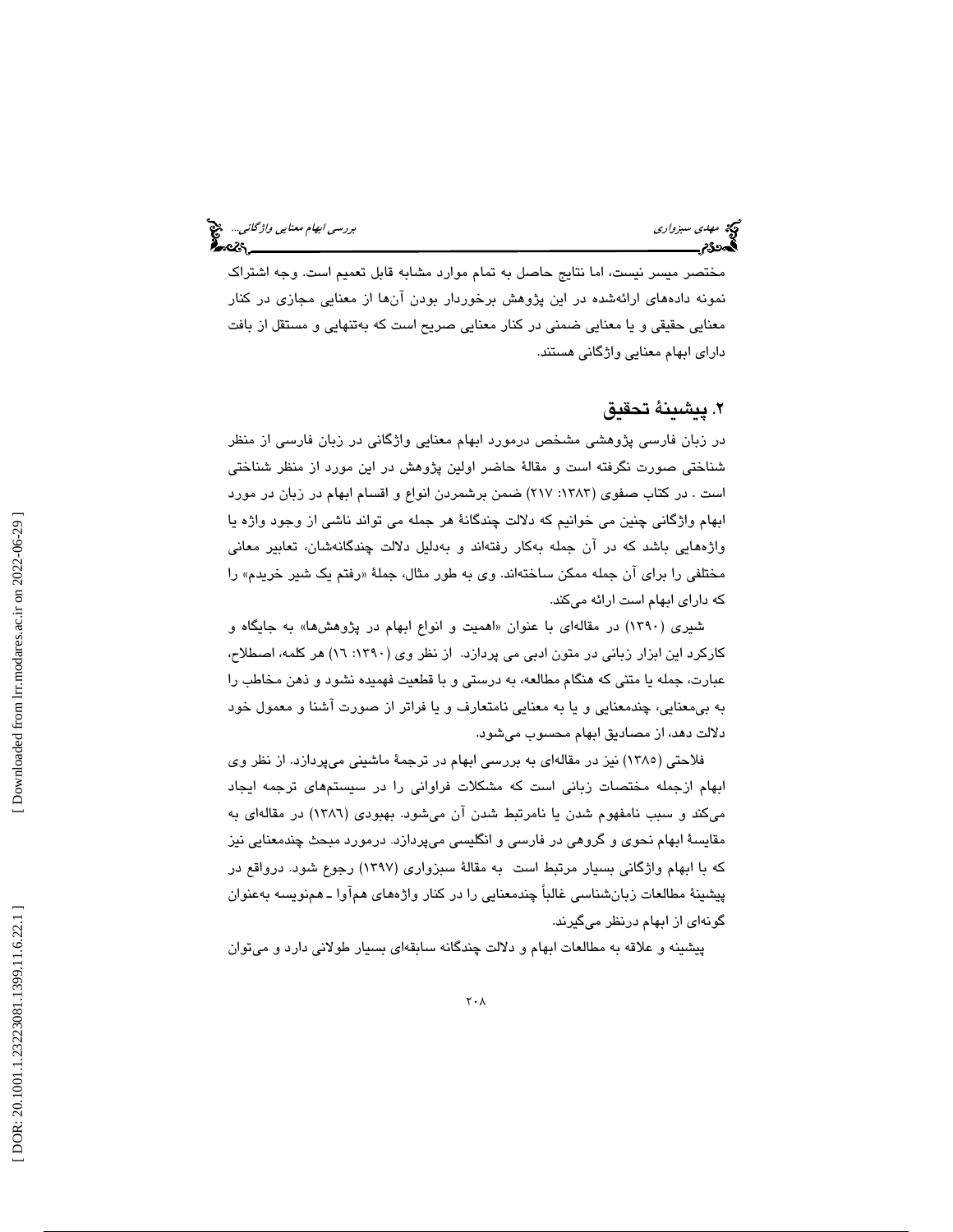آن را در ميان فيلسوفان و منطقيون تا زمان ارسطو دنبال كرد. زبانشناسان غيرايراني در دهههاي اخير پژوهشهاي مختلفي را درمورد ابهام به انجام رساندهاند اما تا جايي كه بررسي شد در هيچيك از اين تحقيقات فرضية مشخصي براي تبيين شناختي ابهام ارائه نشده است و بيشتر به شرح و توصيف و كاركرد ابهام پرداختهاند و يا در حوزة روان- شناسي زبان درمورد پردازش ودرك اين واژه ها پژوهشهاي مختلفي صورت گرفته است. از اين ميان محققاني چون رو بنستاين و همكاران (1970) و ياسترزبمسكي (1981) به مزيت شناختي ابهام اشاره داشتند كه براساس آن تصميمگيري تصويري براي واژگان داراي ابهام معنايي سريعتر از واژههاي بدون ابهام است. گرن باخر (1984) هم اشاره دارد كه واژههاي مبهم نوعاً براي ذهن گويشور آشناتر هستند. اين موضوع و مزيت ابهام با كنترل متغير آشنا بودن درآزمايشهاي مختلف براي تصميم تصويري واژگان به انجام رسيده است. البته اين مزيت زماني قابل مشاهده است كه نيازي نيست مخاطب معناي واژه را ابهامزدايي كند و سپس آن را بر اساس معني كل جمله بيابد. به همين دليل بسياري از مطالعات اين مزيت را تأثيري پيشمعنايي ميدانند. در اين مقاله به اين موضوع پرداخته نخواهد شد.

از جمله زبانشناساني كه به ابهام و روابط معنايي پرداختهاند لاينز (1977)، تيلور 2003)، ليچ (1981)، سعيد (2009) قابل ذكرند. برخي از زبانشناسان و محققان بر اين ) باورند كه معاني مرتبط با واژهها انعطافپذير، بدون پايان و بسيار متكي به بافت پارهگفتار هستند. از اين ميان زبانشناساني چون كلارك (1996)، كولسون (2000)، كرافت 2000)، كرافت و كروس ( 2004)، كروس (1986 2002,)، فوكونيه (1997)، فوكونيه و ،1993 ) ترونر (2002)، گامپرز (1982)، لانگاكر (1987)، پوستويوفسكي (1995)، اسپربر و ويلسون 1995)، دونبار (2001) و ايوانز (2013 2009, 2006,) قابل ذكرند. )

براي مثال، محققان شناختهشده حوزة شناختي و روانشناسي زبان در مقالهاي دربارة ابهام چنين مينويسند كه ابهام معنايي در زبان بسيار متداول است و توانايي ما براي درك واژههاي داراي ابهام خصوصيت مهمي از نظام پردازشي زبان ماست. شواهدي مبني بر اينكه چگونه ابهام، كنش زبان انسان را تحت تأثير خود قرار ميدهد ميتواند بيانگر محدوديتهايي باشد كه بر مدلهاي درك و تشخيص واژهها اعمال مي شوند ( .,Rodd et al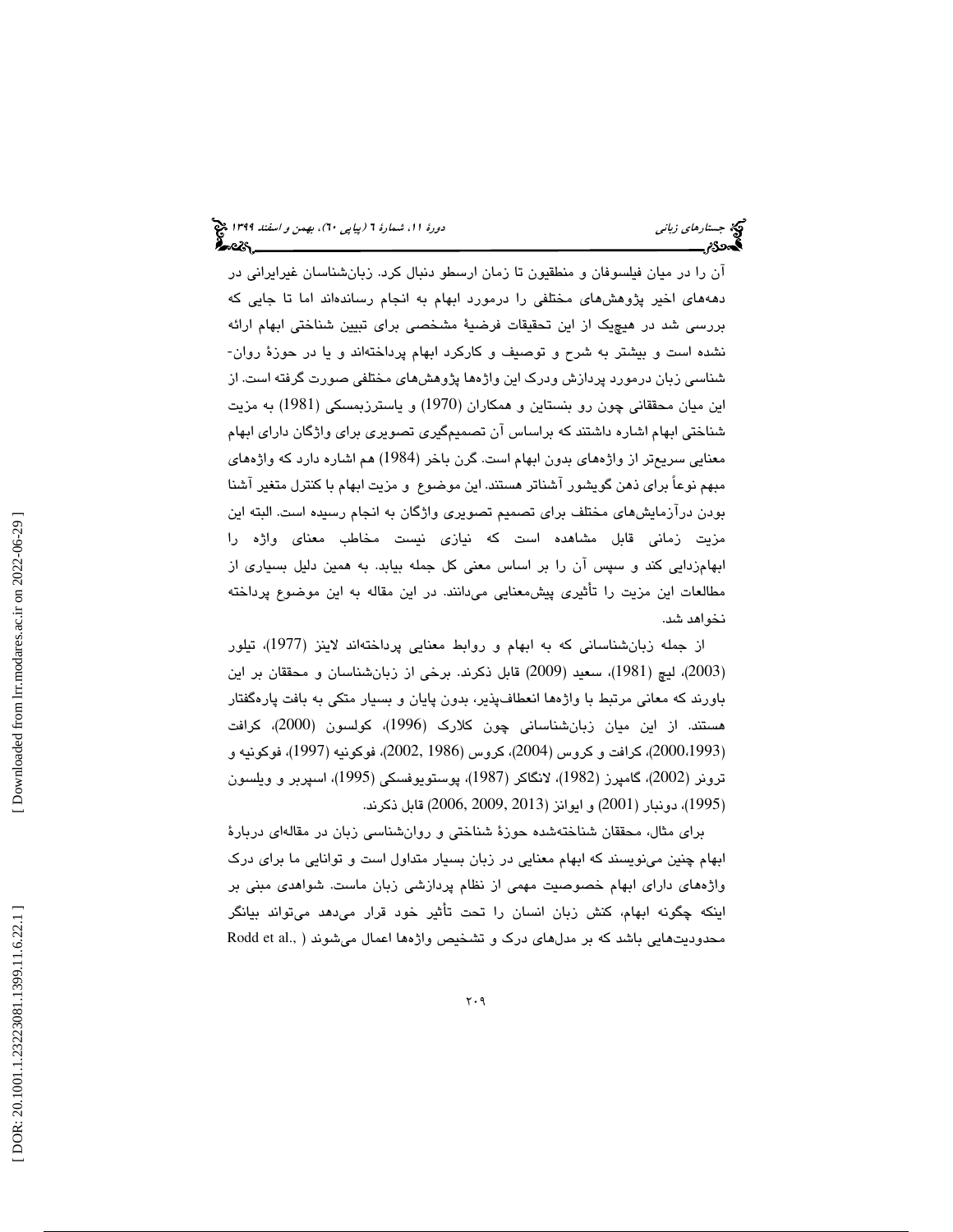به طور كلي رويكرد پژوهشي روانشناسان زبان درمورد ابهام و ساير روابط . (2002: 246 معنايي مبتني بر پردازش و درك سخنور زبان است.

# . دربارة رويكرد شناختي 3

معناشناسي واژگاني'` عبارت است از مطالعهٔ معناي واژهها. به لحاظ توصيفي مهمترين موضوعات مورد مطالعه در معناشناسي واژگاني شامل ساخت معنايي دروني واژگان يا مطالعة روابط معنايي است كه در دايرة واژگان وجود دارد. اولين نوع مطالعات شامل مواردی چون روابط واژگانی، چندمعنايي (در تقابل با ابهام)، مجاز"، استعاره<sup>،</sup>' و نمونهٔ اوليه بودن<sup>°٬</sup> است.

نكتهاي كه درمورد نگرش زبانشناسان شناختي مشترك است اين فرض است كه معناي يك عبارت زباني ابتدا بايد در ذهن كاربر زبان جستوجو شود. اين فرض كه معاني بهعنوان واقعيت ذهني و ساختهاي ذهني كه كلام ما به آنها اشاره دارد قابل دركاند. نقطة اتكا و اشتراک تمامی نظریههای شناختی ازجمله دستور شناختی، دستور ساختی<sup>۱٬</sup> و نظریهٔ  $\text{Langacker, }$ و غيره اين است كه زبان قوهاي جداگانه در ذهن نيست ( ,Langacker از نظر شناختيها اگرچه انسان داراي توانايي ذاتي زبانآموزي از بدو تولد است، . (1987: 13 اما توليد كامل نظام زبان به عوامل تجربي بستگي دارد كه شامل عوامل فيزيولوژيكي و فرهنگي است و همينطور به قابليتهاي شناختي وابسته است كه منحصر به زبان نميشوند. ممكن است در مواجهه با نحو شناختي، صرف شناختي و معناشناسي شناختي و غيره چنين برداشت شود كه معناشناسي در حوزة زباني حوزهاي جداگانه و مستقل است در حالي كه زبانشناسي شناختي ديدگاهي حوزهاي به مطالعات زبان ندارد.

در زبانشناسي شناختي معنا عبارت است از مقولهبندي كردن. بنابراين، تحليل معنايي نيازمند ويژه ساختن معين ساختار مفهومي است. ساختار مفهومي كه محتواي مفهومي عبارات زباني را ايجاد ميكند ممكن است طيفي از مفاهيم كاملاً ساده يا تجربهاي اداركي تا خوشههاي پيچيدهٔ دانش باشد. همان چيزي كه از سوي لانگاكر (1987a,1991) حوزههاي شناختي و ليكاف (1987) الگوهاي شناختي آرماني كه همان طرحوارههاي منسجم تجربه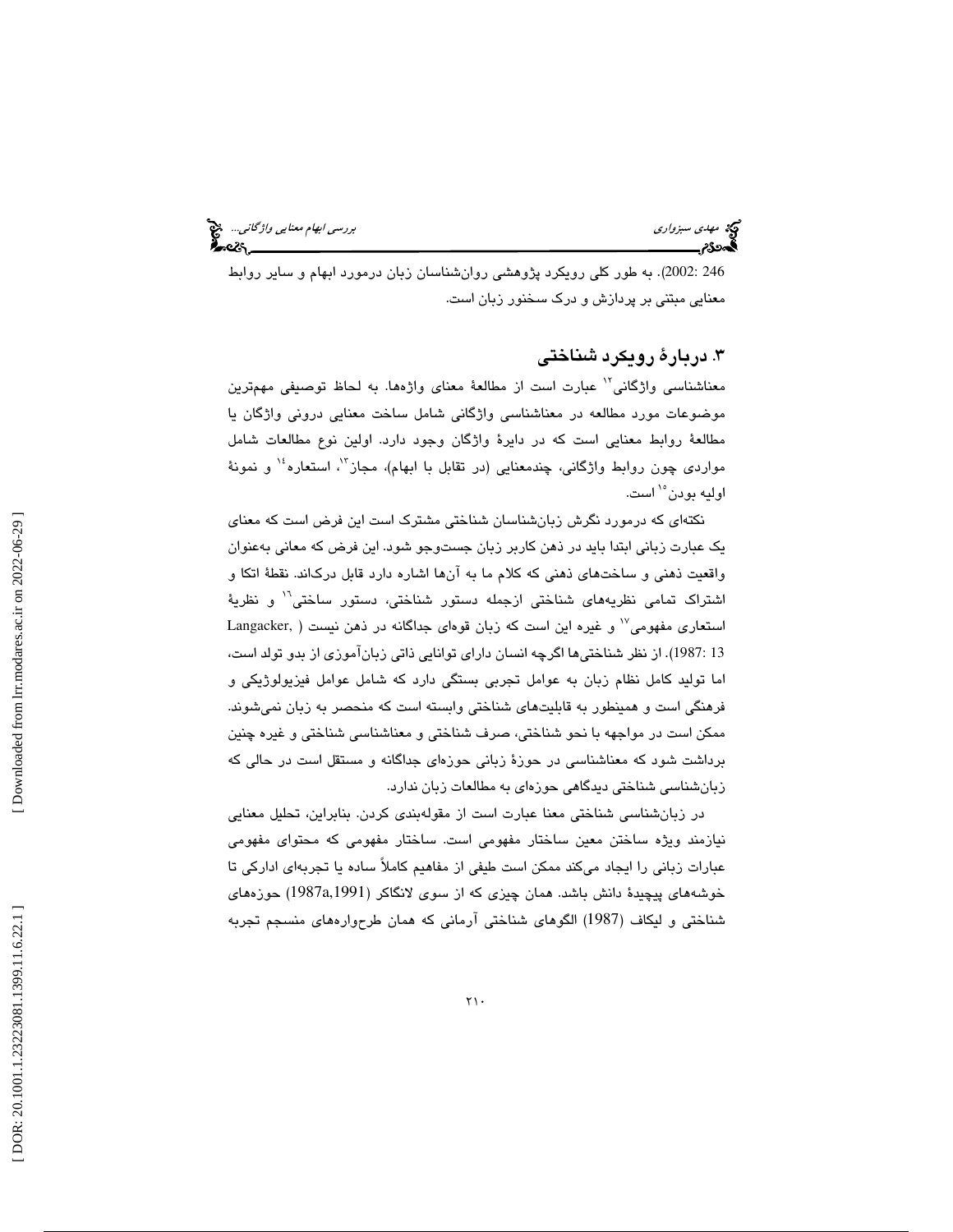است، عنوان میشود. زبانشناسی شناختی دربردارندهٔ نگرشی دایرۀ المعارفی به معنا نیز هست كه بر اساس آن مفاهيمي كه سازندة معاني عبارات هستند غالباً برگرفته و منشعب از دانش عام ما از جهان خارج يا همان دانش دايرۀالمعارفي هستند. زبانشناسي شناختي تمايزي مشخص بين معناي دايرۀ المعارفي و دانش زباني را مردود ميشمارد. در نگرش شناختي زمينه و مبناي بسياري از مفاهيم ما در تجارب فرهنگي و زيستي و فيزيكي ماست. دانش از نظر بسياري از معناشناسان شناختي در الگوهاي تجارب ملموس ما ريشه دارد. اين الگوها طرحوارههاي تصويري ناميده ميشوند كه بهواسطة فعاليت حسي حركتي ما پديدار ميشوند. همانگونه كه ما در اشيا دخل و تصرف ميكنيم موقعيت خود را به لحاظ فضايي و زماني تعيين ميكنيم و تمركز ادراكي خود را براي كاربردهاي مختلف هدايت ميكنيم ( :vid Lakoff, 1987). حوزههاي مفهومي كه حاوي اين طرحوارههايند، دربردارندهٔ معنا هستند. بين حوزههاي اوليه كه بهطور مستقيم دربردارندهٔ تجارب بشري هستند و حوزههاي ثانويه<br>يا انتزاعي مانند فرايندها يا وضعيتهاي اجتماعي يا ذهني كه چنين نيستند تمايز قايل مي-شوند كه البته هميشه قابل تشخيص نيست. حوزههاي مفهومي نقشي اساسي در معناي عبارات دارند و محتواي مفهومي يك عبارت را بهوجود ميآورند. عبارات زباني در چگونگي قابل تأويل شدن محتواي مفهومي نقش دارند و هر سازه يا عبارت زباني ساخت قابل تأويل خود را ايجاب ميكند. مفهومسازي در ذهن گوينده و سخنور زبان سطوح مختلفي را نشان ميدهد. بهطور مثال، لفظ پرنده صورت مبناي مفهومسازي براي انواع پرندة شكاري، اهلي و غيره است. ترجيح صورت مبنا توجيه شناختي و ارتباطي دارد. بهطور مثال، با فرض مبنا بودن پرنده هم مفهوم حيوان و هم مفهوم پرندهاي خاص را بهطور مستتر و با بار اطلاعاتي مناسب شاهديم. بهطور خلاصه رويكرد شناختي در حوزة معنا را ميتوان در اين چند اصطلاح بازگو كرد: مقولهسازي^` كه شامل اطلاعات دايرۀالمعارفي هم ميشود و برساخته<sup>\\</sup> كه عبارت است از توانايي شناختي براي مقولهسازي تجارب به شيوههاي مختلف است. طرحوارههاي تصويري كه شامل الگوهاي طرحوارهاي از تجارب ملموس و فيزيكي است و مقولهبندي ساختمند نمونة اوليه. اين اصول شامل حال تمام واحدهاي زباني از تكواژ تا واحدهاي بزرگتر مي شود.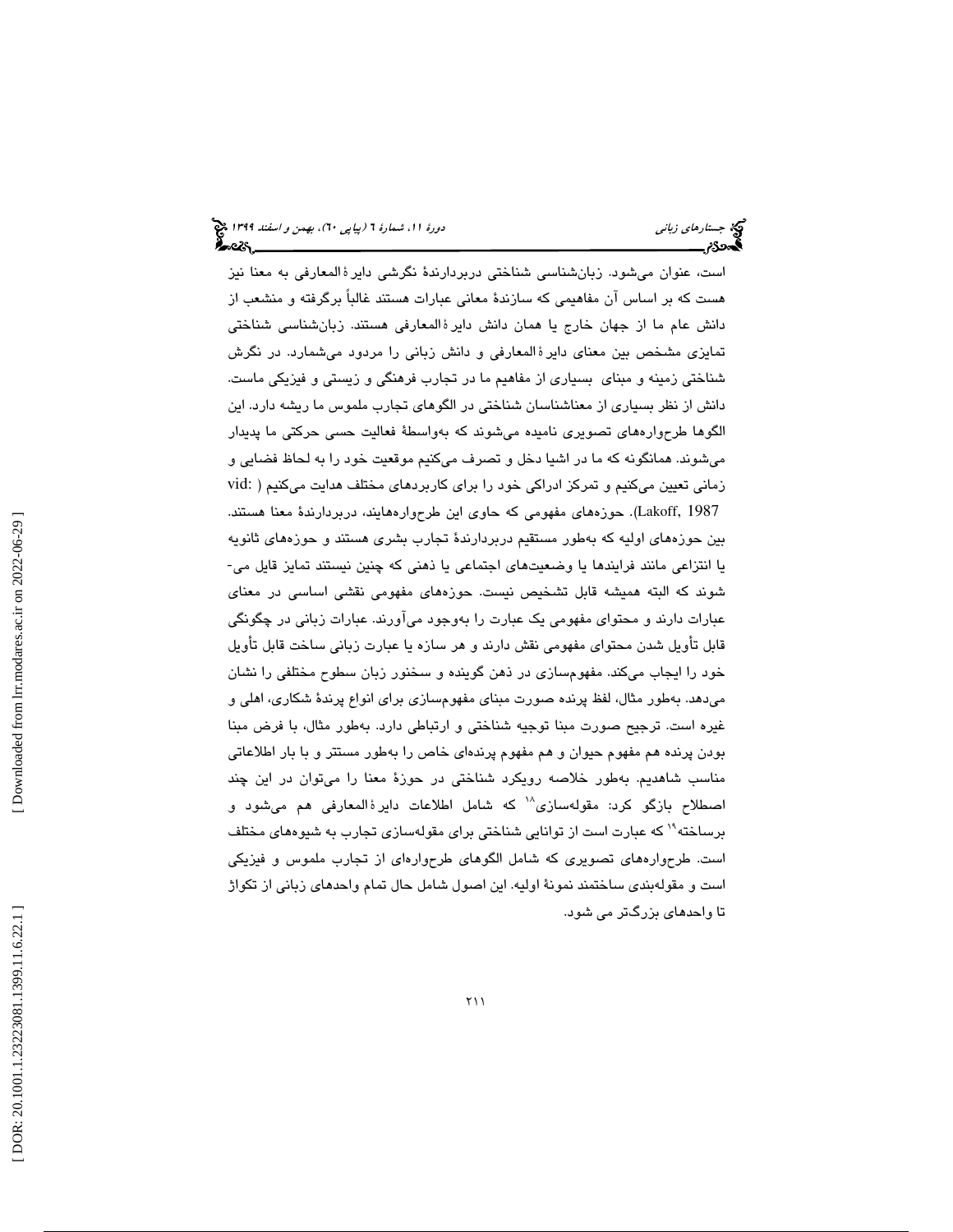۴. ابهام معنايي واژگاني در فارسي و فرضيهای شناختی

همانطور كه بيان شد واژههاي معمولاً چند معنا و همآوا ـ همنويسه داراي ابهام معنايي هستند. همآوا ـ همنويسي به واژههايي گفته ميشود كه تلفظ و املاي يكساني دارند، اما معاني آنها كاملاً متفاوت است. چند معنايي به واژههايي گفته ميشود كه داراي چند معناي حقيقي نه مجازي مرتبط به هم هستند كه بين اين معاني همپوشاني معنايي وجود دارد .( Lyons, 1977; Taylor, 2003 )

بنابراين ممكن است چند واژة همآوا ـ همنويسه داراي معاني متمايز و در خارج از جمله و يا حتي درون جمله داراي ابهام باشند. مانند شانه كه درواقع دو واژه با صورت يكسان است كه يكي دال بر بخشي از بدن و ديگري دال بر ابزار آرايش مو است. از اين واژه حتي شانهام شكست» نيز رفع ابهام نميشود مگر اينكه در بافت زباني و غيرزباني در جملة « ابهامزدايي شود. مثال: «شانهام شكست و رفتم دكتر» و يا در جملهٔ «شانهام شكست و رفتم يكي ديگه خريدم». همانطور كه ملاحظه ميشود شانه در جملة اول و دوم ابهام ندارد، زيرا بافت زباني ابهام را برطرف ميكند. ممكن است حتي از واژة داراي ابهام در بافتي نهچندان كوتاه رفع ابهام شود. مثال: «شانهام شكست اما كاريش نميشد كرد بايد بيشتر مواظب بودم جسم سختي بهش خورد اصلاً حواسم نبود مقابل آينه ايستاده بودم از بالاي آينه تابلوي سنگين افتاد روش (همچنان داراي ابهام) وحشتناك درد ميكنه بايد زود برم دكتر (رفع ابهام)».

آنچه درمورد واژههاي داراي ابهام همآوا ـ همنويسه ميتوان گفت اين است كه رفع ابهام از اين واژهها منوط به وجود بافت كافي زباني است. نمونهاي ديگر از اين واژهها شير است كه در فارسي درواقع سه واژة همآوا ـ همنويسه با سه معناي مختلف است (شير خوردني، شير جنگل و شير آب). همانطور كه مشخص است واژة شير بهتنهايي داراي ابهام است و به همراه صفت يا اسم ديگري بدون ابهام ميشود (شير خوردني، شير جنگل، شير آب). در جملهٔ «یک عدد شیر خریدم» اگر چه براساس تجربهٔ زیستی شناختی فارسیزبانان معناي شير خوراكي به ذهن متبادر ميشود، اما جمله به لحاظ زباني همچنان بين سه معناي مختلف داراي ابهام است. در سه جملة زير ابهام از اين واژه رفع ميشود:

يك شير خريدم و سرد خوردم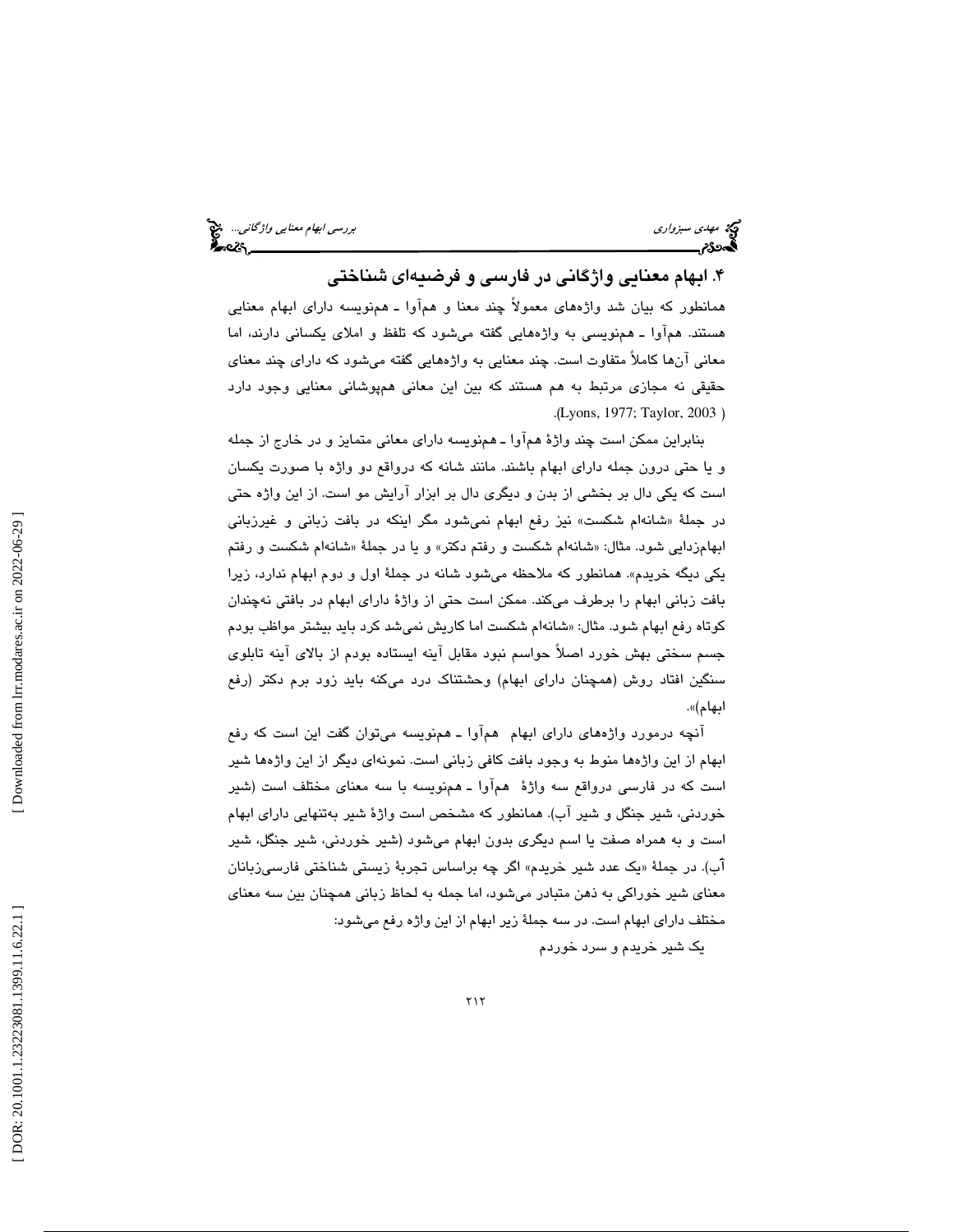يك شير خريدم تا ازش تو باغمون نگهداري كنم

يه شير خريدم تا سر لوله آب ببندم

درست همانند مثال قبل عامل رفع ابهام از واژة شير در جملات فوق بافت زباني كافي است. درمورد واژههاي چندمعنا كه يك واژه داراي دو يا چند معناي مختلف و مرتبط به هم است نيز بافت تعيينگر معناي نهايي است. واژة چند معنا واژهاي است كه چند معني مرتبط با هم دارد. خلاف چند معنايي در همآوا ـ همنويسه، مفاهيم هيچ ارتباطي با هم ندارند و صرفاً صورت آنها يكي است و ميتوان گفت ما با بيش از يك واژه مواجهايم. بهطور مثال، فضا در فارسي واژهاي چندمعناست كه هم به معناي فضاي اطراف زمين و هم مقياسي هندسي و محيط پيراموني است. اين واژه با كمك بافت زباني معناي نهايي خود را نمايان ميسازد:

در «آرزوی سفر به فضا را داشتن» هندسهٔ فضایی به هندسهٔ اقلیدسی در فضای سهبعدي گفته ميشود. فضايي كه در آن جدا از طول و عرض، ارتفاع نيز وجود دارد .

موضوع مدنظر پژوهش حاضر اين است كه در موارد بسياري، ابهام معنايي واژگاني ناشي از وجود معناي مجازي در كنار معناي حقيقي و معناي ضمني در كنار معناي صريح است. به طور مثال، عبارت «نمک نریز» دارای معنای حقیقی نمک نریختن در غذا و معنای مجازي شوخي و مزه نريختن بيجاست. البته ابهام معنايي واژگاني نمك در اين جمله با وجود بافت زباني و يا غيرزباني رفع ميشود. در جملهٔ «طرف گولهٔ نمکه!» بهدليل اينکه صرفاً معناي مجازي بامزه بودن از اين جمله استنباط ميشود، ابهام معنايي واژگاني وجود ندارد. واژهٔ «کثيف» در جملهٔ «خيلي کثيفه!» داراي ابهام بين دو معناي حقيقي تميز نبودن و معناي مجازي پست و رذل بودن است كه البته با توجه به بافت رفع ابهام ميشود. بنابراين، ابهام واژگاني را ميتوان در ارتباط با معناي حقيقي و مجازي واژه و يا معناي صريح و ضمني درنظر گرفت. در اين رابطه ميتوان معناي صريح و حقيقي را نمونة اولية معنا يا معناي نمونه اوليه و معناي مجازي و يا ضمني را معناي ثانويه و خاصتر درنظر گرفت.

ابهام واژگاني واژههاي چندمعنا و همآوا ـ همنويسه بهسادگي در حضور بافت رفع ميشود، اما ابهام معنايي بين معناي حقيقي و مجازي و يا معناي صريح و ضمني و انتخاب يكي از معاني محل تحقيق و پرسش است. بهطور مثال، همانطور كه معناي صريح پرندة نمونة اوليه در لغتنامه بهعنوان حيواني با مشخصات ظاهري خاص و داراي پر و بال و نوك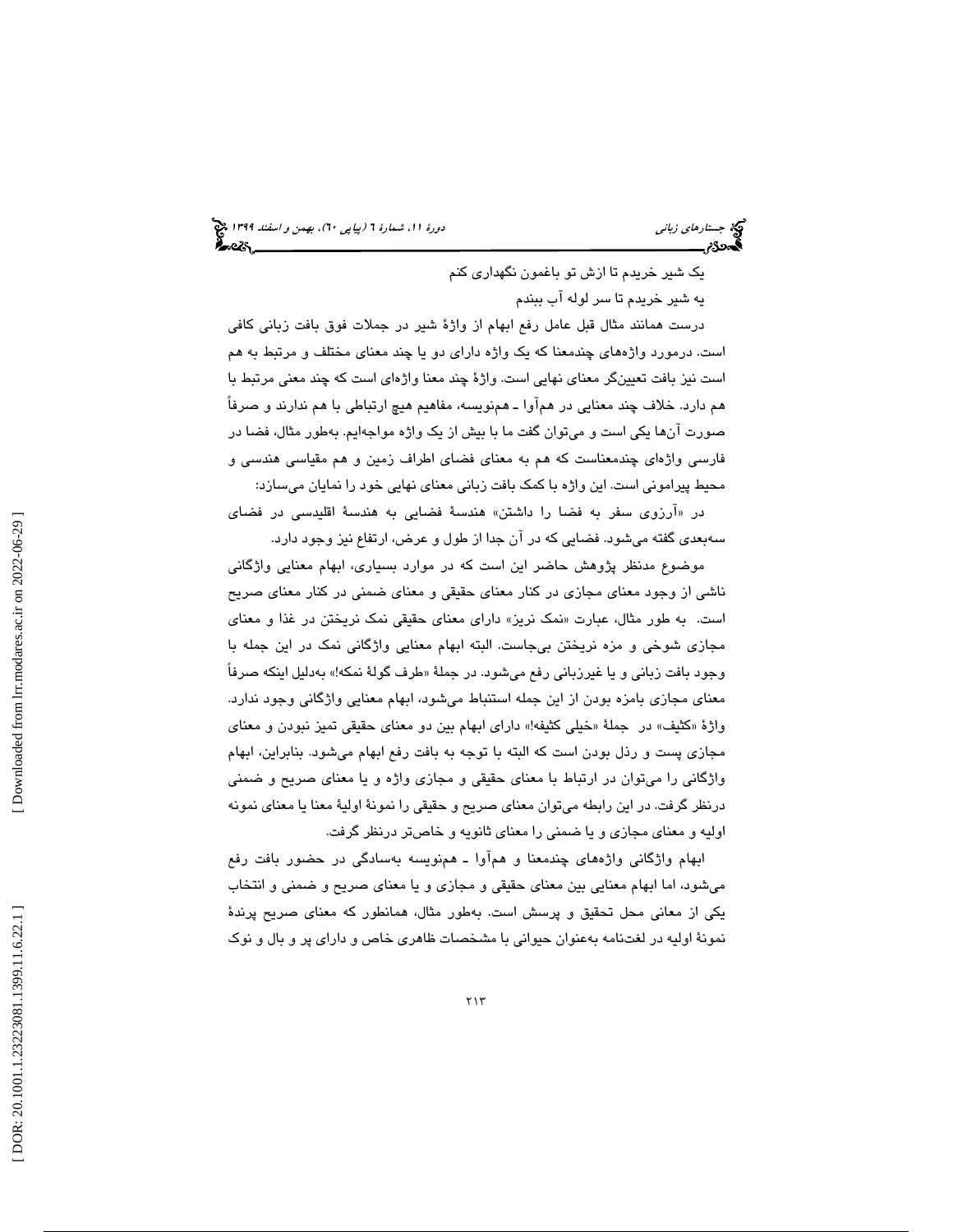و قابليت پرواز و غيره تعريف ميشود و ما آن را از غيرپرنده ميشناسيم معناي مجازي آن دربردارندة مفهوم آزادي و رها بودن و پر پرواز داشتن است كه داراي بار معنايي مثبت است. همانطور كه سگ در فرهنگ جهاني داراي معناي مجازي و ضمني وفاداري و مراقبت است. بهعنوان مثالي ديگر، لاشخور كه داراي معناي صريح مردهخوار و غيره است معناي مجازي و ضمني آن به شخصي گفته شود كه بدون زحمت از دسترنج ديگران بهره ميبرد. معناي مجازي و ضمني تا حدود زيادي برگرفته از معناي حقيقي و صريح است تا جايي كه برخي زبانشناسان آن را بخشي از معناي صريح ميدانند.

به منظور يافتن و تشخيص معاني مختلف در ساختهاي زباني، معناشناسي اساساً روابط ميان دو عنصر را مدنظر قرار ميدهند كه عبارتاند از دال و مدلول. يك دال ممكن است داراي دو مدلول باشد يكي مدلول معناي صريح و ديگري مدلول معناي ضمني. حتي ممكن است يك دال داراي چندين مدلول معناي صريح و مدلولهاي مختلف معناي ضمني باشد. درواقع معاني صريح يك دال همان معاني هستند كه در فرهنگ لغت مقابل واژه فهرست ميشوند و معناي ضمني نوعي معناي پنهان است كه در فرهنگ لغت ثبت نميشود. بنابراين، ابهام واژگاني را ميتوان به معناي حقيقي و معناي مجازي هم بسط داد؛ به اين مفهوم كه واژه داراي ابهام يا داراي معني حقيقي و صريح و يا داراي معنايي مجازي و ضمني است. به مثالهاي زير توجه شود:

خودتو جمع كن». در اين جمله فعل جمع كردن داراي هر دو معناي حقيقي و مجازي » است كه با بافت رفع ابهام ميشود. معناي حقيقي يعني به صورت فيزيكي خود را جمع كردن و فشرده نشستن است و معناي مجازي و ضمني يعني تسلط روحي و رواني بر خود در شرايط سختي و دشواري است. اين جمله ميتواند دال بر هر دو معني باشد و فعل جمع كردن داراي ابهام معنايي واژگاني است كه با جملهٔ زير از آن رفع ابهام ميشود: «خودتو جمع كن همه چيز درست ميشه غصه نخور» (معناي مجازي). «درست بشين خودتو جمع كن» (معناي حقيقي و صريح).

«كمرش شكست». در اين جمله كمر داراي دو معناي حقيقي و مجازي است. در معناي حقيقي به معناي شكستن واقعي و فيزيكي كمر در اثر حادثه و سانحهايي است. معناي دوم كه مجازي است عبارت از داغ و مصيبت ديدن است. بنابراين، كمر داراي ابهام بين معناي حقيقي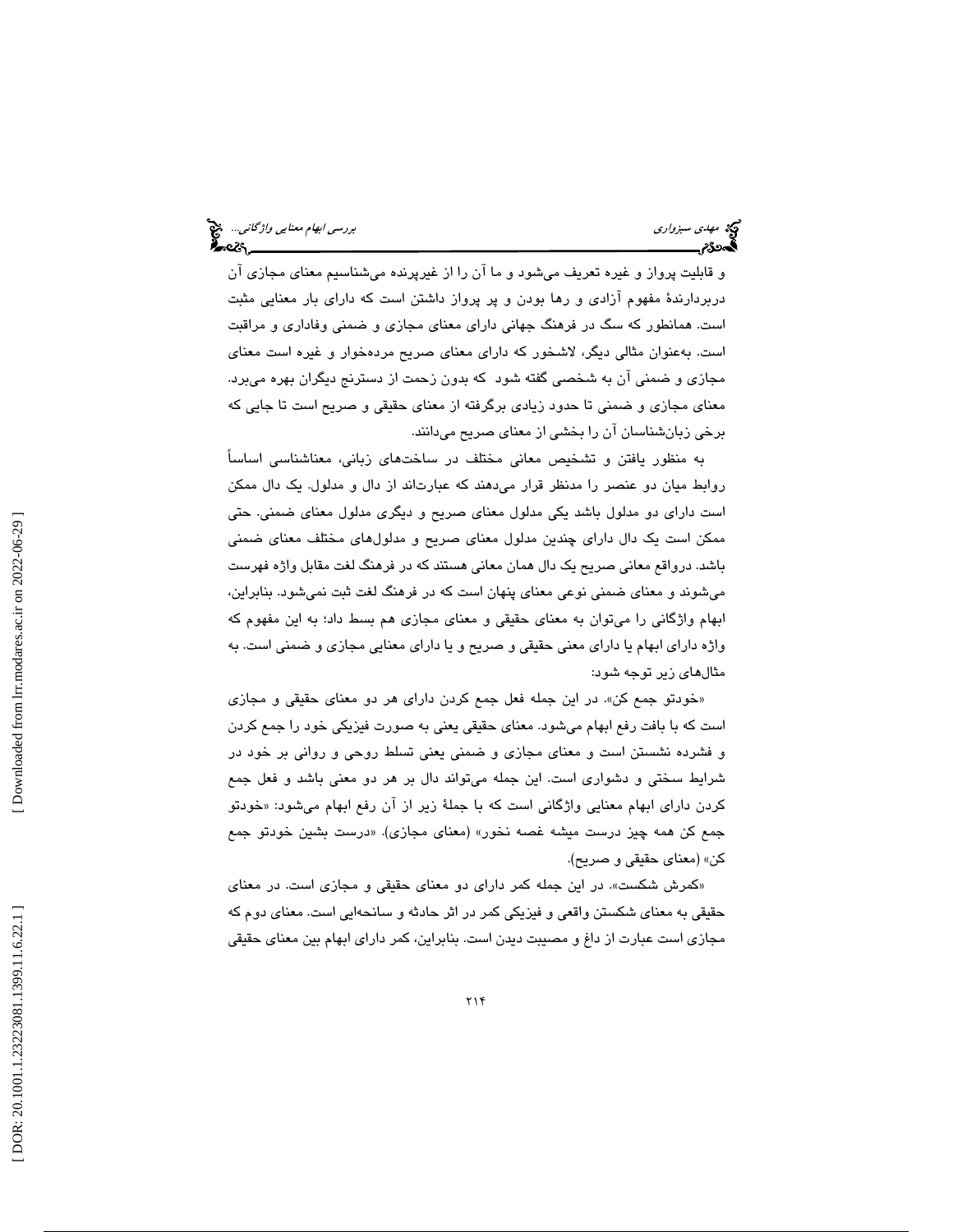و مجازي است كه با بافت رفع ابهام ميشود. «تصادف كرد و كمرش شكست» (حقيقي). برادرش مرد و كمرش شكست» (مجازي). »

نمونة واژگان زير از بين صدها واژه كه بيشتر صورت فعلي دارند بهتنهايي و يا حتي در جملهاي خاص داراي ابهام معنايي واژگاني بين معناي صريح و ضمني و يا معناي حقيقي و مجازي هستند:

كوچك كردن، تعطيل بودن، نمك ريختن، فاتحه خوندن، نور بالا زدن، چشم نداشتن، سبك بودن، سنگين بودن، تلخ بودن، سرد بودن، گرم بودن، كلاه گذاشتن، مرض داشتن، كم آوردن، طلب داشتن، قاطي كردن، آش پختن براي كسي، سركار گذاشتن (رفتن)، زمين خوردن، بازي كردن، آخر خط، دور زدن، پاك بودن، كثيف بودن، خوشحال بودن، فيوز پراندن، عمل داشتن، چترباز، شناگر ماهر، دل دادن،دل داشتن، نون خوردن، صاف شدن، رنگ كردن، خط زدن، رگ داشتن، كف كردن، پراندن، در دسترس بودن، پر شدن، روضه خواندن و غيره .

درمورد ابهام واژگاني ميان معناي حقيقي و معناي مجازي ميتوان از تحليل دستور شناختي لانگاكر كه همچنان مبناي رويكرد شناختي است، بهره گرفت. وي معتقد است كه در بخش معناي زباني يك عبارت شاهد پيچيدگيهايي هستيم. برخي زيرساختهاي معنايي در يك مقوله برجستهتر از زيرساختهاي ديگر هستند و نمونة اولية معنا يا معناي نمونة اوليه آن ساخت زباني هستند. بهطور مثال، معناي نمونة اوليه صفت گرم در برابر حوزة دما (آب گرم يا تخت گرم) ويژهبندي ميشوند كه معناي اولية آن هستند. معاني ديگري مانند احساسات گرم، رنگ گرم و يا صداي گرم معناي غير نمونة اوليه هستند. اين مفاهيم به صورت استعاري به نمونة اوليه مرتبط هستند. قطب معنايي صفت گرم صرفاً توسط معناي نمونة اوليه تعريف نمي- شود، بلكه شبكة پيچيدهاي از همة زيرساختهاي معنايي را شامل شود. دستور شناختي لانگاكر ضمن تأكيد بر معناي برجستهتر يا همان معناي نمونة اوليه به قياسي كه در بطن گسترش معنايي مقوله وجود دارد و به شبكههاي طرحوارهاي منجر ميشود، بيشتر توجه دارد. بهطور مثال اگر فعل كشتن را درنظر بگيريم، به عملي اشاره دارد كه انسان از روي اراده، جان انسان ديگري را ميگيرد. اگر معناي مبسوطي از اين فعل را درنظر يگيريم شامل حيوانات نيز ميشود. قياس انسان با حيوان بر اساس ساخت معنايي عامتري است كه تفاوت بين كاربرد اين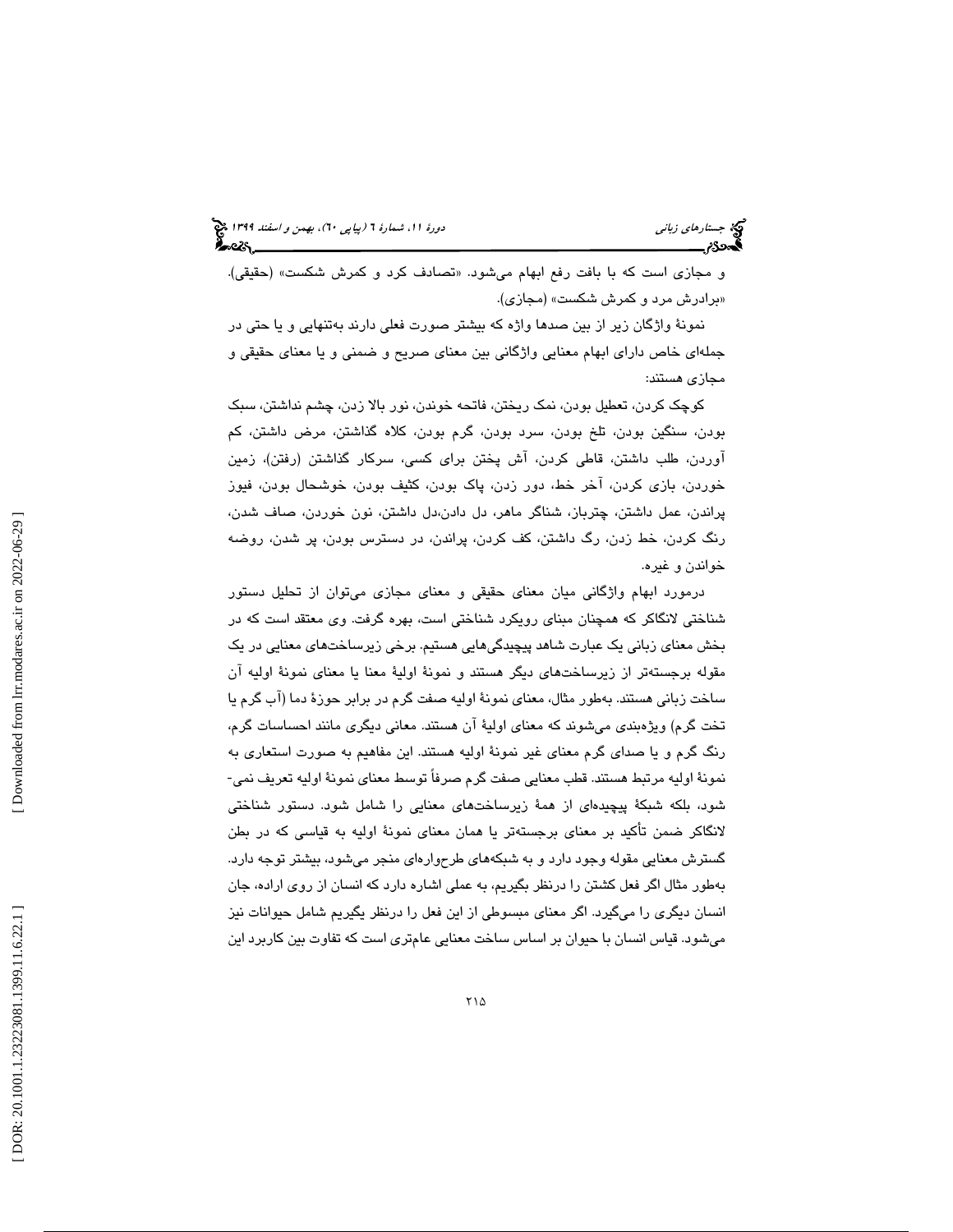فعل براي اين دو مورد را خنثي ميكند. اين ساخت معنايي عام به رويدادي اشاره است كه مي- توان جان يك جاندار را از او گرفت. به نظر لانگاكر اين ساخت بالادستي يك طرحواره است و نتيجة آن شبكهاي طرحوارهاي است. معاني و كاربردي خاصتر موجب بسط طرحواره مي- شوند. بنابراين، هر نوع طرحوارهسازي شامل نمونههايي مشخص است. علاوه بر اين بافتهاي مختلف به گفتة لانگاكر (2000 1991,) منطقة فعال متفاوتي را به نمايش ميگذارند. بر همين اساس ميتوان گفت معناي حقيقي واژه داراي ابهام، معناي نمونة اوليه و معناي ضمني و مجازي معناي خاص و استعاري و غير نمونة اوليه است. درواقع، معناي صريح و اصلي ساخت بالادستي طرحواره و معناي ضمني با كاربرد خاصتر حاصل بسط شبكة طرحوارهاي است. بهطور مثال، معناي نمونة اوليه و تركيبي عبارت چشم نداشتن نبود و نداشتن چشم به- عنوان عضوي از بدن است و معناي مجازي و حاصل بسط طرحوارة بالادستي عبارت است از رشك و حسادت داشتن. بهعنوان مثالي ديگر معناي نمونة اوليه و تركيبي عبارت قند داشتن عبارت است از داشتن قند به كالايي مصرفي (تو خونه قند داري؟) و معناي ضمني و ثانوية اين عبارت داشتن ديابت است. بنابراين، هر عبارت حاوي يك واژه را كه داراي ابهام معنايي واژگاني است ميتوان بهعنوان يك طرحواره بالايي درنظر گرفت كه به معني يا معاني ضمني و مجازي بسط پيدا ميكند. در زبانشناسي شناختي شبكهٔ طرحوارهاي<sup>۲۰</sup> بخشي از شبكهٔ يكپارچهٔ اشاره دارد به (2002:164 Fauconnierr & Turner, اصطلاح نماسازی $^{\prime\prime}$ اشاره دارد به  $\,$ شيوه و طرز بياني كه گوينده، زبان را هنگام گفتوگو بهكار ميبندد تا هم گوينده و هم مخاطب به سمتي سوق پيدا كنند كه بر جزئياتي از صحنه متمركز شوند؛ اين تمركز و توجه درواقع همان نماسازي است.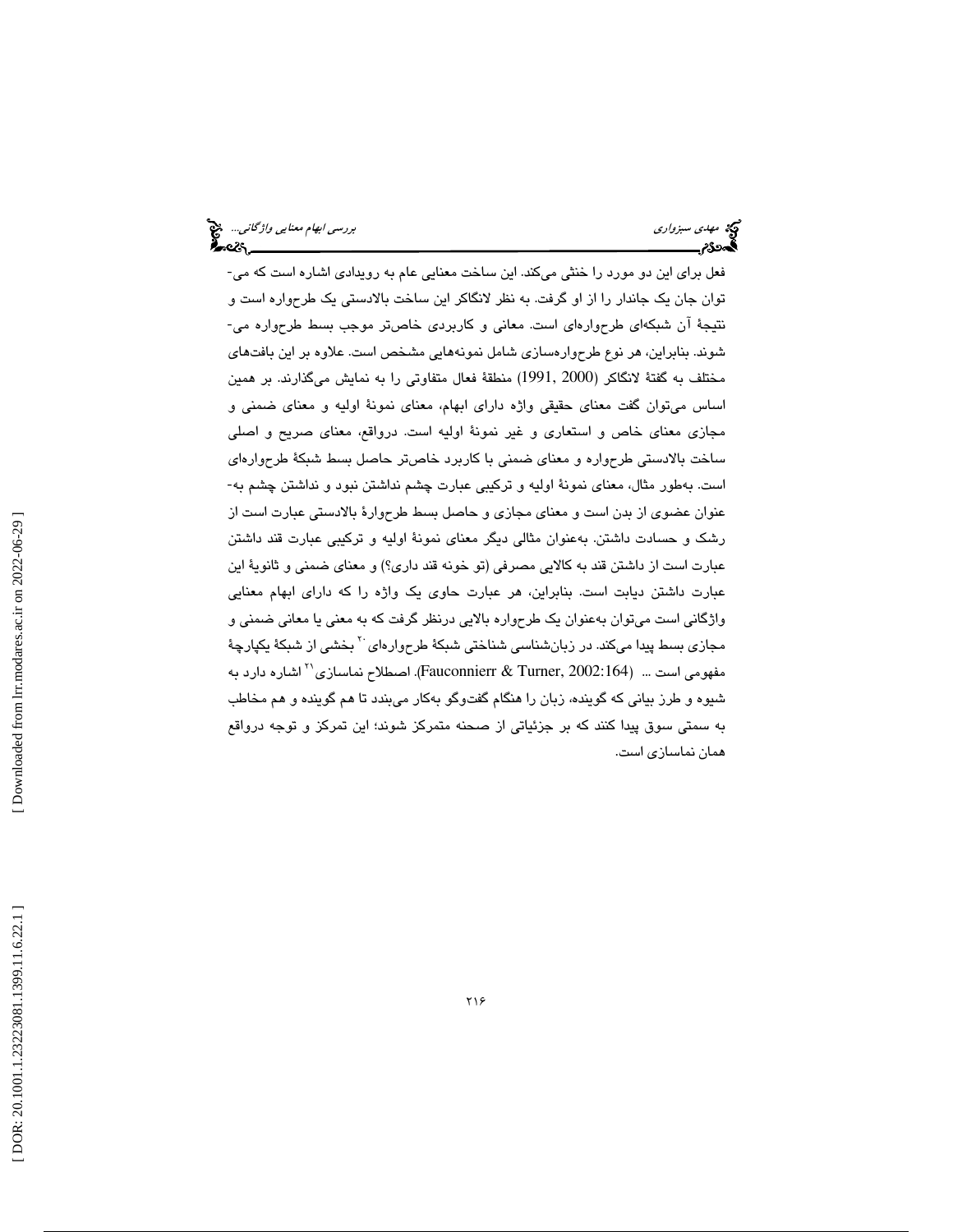

معناي ثانويه(معناي ضمني و مجازي) Secondary meaning (implicit and figurative meaning)

> نمودار ۱: بسط استعاري و اشتقاق معناي ثانويه **Figure 1**: Metaphorical extension diagram

لانگاكر (1999:26) عنوان مىكند زبانشناسى شناختى معنى را با مفهومسازى<sup>7</sup>٬ تعيين ميكند و مفهومسازي با هر پديده و هر نوع تجربة ذهني مرتبط است كه ميتوان آنها را به انواع مختلفي دستهبندي كرد. در طرحوارة بالا معناي اوليه حاصل مفهومسازي عام يك واژه يا عبارت و معاني ثانويه و مجازي و ضمني حاصل بسط اين مفهومسازي عام و محصول مفهومسازي خاص و ويژه شده است. درواقع، ابهام معنايي واژگاني بين معناي صريح و ضمني ابهام، بين معناي نمونة اوليه و ثانويه و در سطح ديگر بين مفهومسازي عام و خاص و در سطح طرحوارهاي بين طرحوارة اصلي و طرحوارة (هاي) فرعي و منشعب است: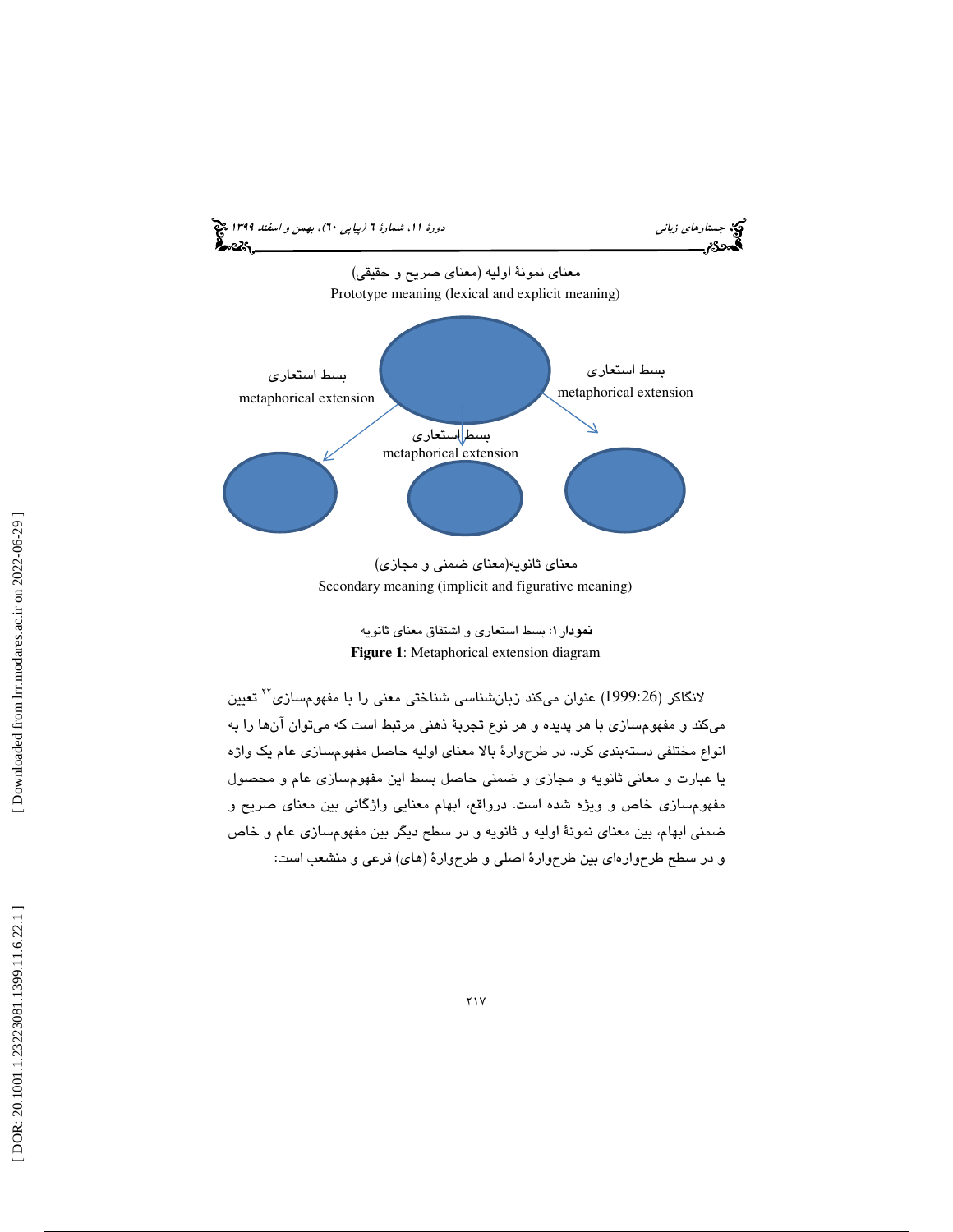

**نمودار ۲**: ارتباط معنای اولیه ــ ثانویه **Figure 2:** primary-secondary diagram

طرحوارهٔ اصلی و سرشاخه (main schema)، طرحوارهٔ فرعی و ثانویه ( secondary specific ) مفهومسازي عام (general conceptualization)، مفهومسازي خاص ( specific conceptualization)، معناي نمونة اوليه (prototype meaning)، معناي ثانويه ( secondary meaning)، معناي صريح (explicit meaning)، معناي ضمنيimplicit) meaning) .

درمورد ابهام معنايي برخي از واژگان و عبارات واژگاني در زبان فارسي و همچنين زبانهای دیگر باید گفت که به غیر از موارد همآوا - همنویسی، ابهام حاصل وجود همزمان دو معناي حقيقي و مجازي و يا صريح و ضمني است كه با فراهم شدن بافت كافي رفع مي- شود. بنابراين، واژههايي كه فقط يك معناي واژگاني و صريح دارند فاقد هر گونه ابهام معنايي هستند. ليچ (1981) هفت نوع معنا را براي واژگان برميشمارد كه يكي از آنها معناي ضمني است. به نظر وي معناي ضمني نوعي معناي همايند است كه بهخصوص بيشتر از نوع عاطفي است. معناي ضمني مفهومي فراتر از مفهوم اصلي واژه است مفهومي كه با آن همايند ميشود و بار معنايي عاطفي، اجتماعي، فرهنگي و غيره را بهصورت مثبت يا منفي در كنار مفهوم اصلي به آن ميافزايد. در ادامه با ارائة فرضيهاي بر مبناي رويكرد شناختي، ابهام واژگاني تحليل و بررسي ميشود. معرفي اين فرضيه دستاورد مقالة حاضر است.

اين فرضيه را ميتوان فرضية خوانش دوگانة ابهام معنايي واژگاني خواند. بر اساس اين فرضيه، زماني كه بهطور مثال، سخنور زبان فارسي واژه و يا عبارت واژگاني داراي ابهام را ميشنود يا ميخواند ذهن سخنور و قوة شناختي زباني وي در وهلة اول معناي نمونة اوليه آن واژه را پردازش ميكند. در اين لايه معناي حقيقي و صريح بازيابي ميشود؛ اگر بافت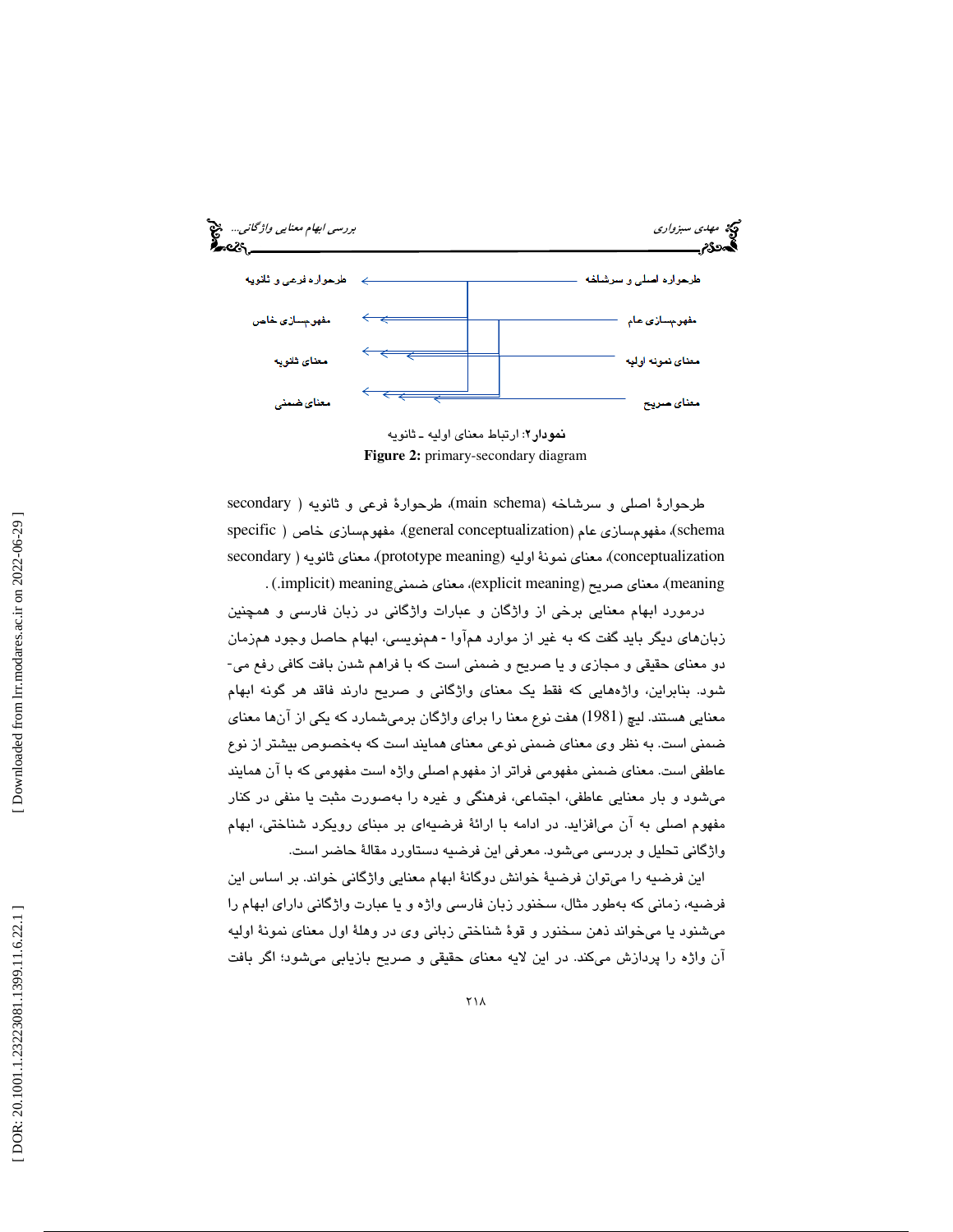كافي موجود باشد همين معنا و يا مفهوم تثبيت و خوانش ميشود و چنانچه بافت كافي موجود نباشد همزمان لاية دوم و يا به سخني دقيقتر طرحوارة فرعي فعال ميشود و خوانش معنايي در هر دو لايه و سطح عام و خاص و صريح و ضمني صورت ميگيرد. هر دو لاية خوانش در ذهن سخنور فعال است و اگر برساخته و تجربة ادراكي سخنور را خنثي درنظر بگيريم واژه و عبارت واژگاني در اين شرايط داراي خوانش دوگانه و ابهام معنايي است. بهطور مثال سخنور فارسي زبان درمورد عبارت سركار رفتن داراي دو خوانش هم- زمان و داراي ترتيب حقيقي و مجازي ١) سر كار و شغلي حضور پيدا كردن و ٢) دست انداختن و شخص را به بازي گرفتن است. اين خوانش در حالت بينشان و پيشفرض است. ممكن است در شخصي و بر اساس تجربة ادراكي و نحوة ارتباطات قبلي ابتدا معناي مجازي و ضمني سپس معناي نمونة اوليه خوانش شود كه در اين حالت خوانش نشاندار است. با فراهم شدن بافت درنهايت يك معنا تثبيت و خوانش ميشود. مزيت فرضية خوانش دوگانة ابهام معنايي واژگاني در اين است كه به طور همزمان دسترسي به معناي حقيقي و مجازي و يا معناي صريح و ضمني را لحاظ ميكند. ابهام معنايي هنگامي پديدار ميشود كه امكان انتخاب بين معاني حقيقي و مجازي و يا معاني صريح و ضمني بهطور همزمان در ذهن گويشور فعال است. زماني كه سخنگوي فارسي به بافت كافي دسترسي پيدا ميكند ابهام عبارت زباني مدنظر رفع ميشود. بنابراين، فرضية خوانش دوگانة ابهام معنايي واژگاني بيانگر ابهام معنايي بين معناي نمونة اوليه و ثانويه يك واژه يا عبارت زباني است. بهطور مثال، عبارت سنگين بودن به خودي خود داراي ابهام معنايي بين دو معناي مختلف حقيقي و مجازي است. معناي صريح و حقيقي اين عبارت در جملهٔ «طرف سنگينه» درواقع سنگين بودن به لحاظ وزني و جسمي است و معناي مجازي دال بر رفتار و شخصيت پخته و متين است. اگر از سخنگوي فارسي زبان بدون پيشفرض و وجود بافت زباني و غيرزباني سؤال شود كه معناي اين عبارت چيست در پاسخ خواهد گفت از چه لحاظ؟ و در اين صورت ابتدا به معناي اصلي و حقيقي و سپس به معناي مجازي و ثانوية آن اشاره ميكند. بنابراين، در هنگام اين پرسش و پاسخ، خوانش دوگانه واقع ميشود و هر دو معنا را غالباً و نوعاً به طور همزمان و با اولويت حقيقي سپس مجازي خوانش ميكند كه بيانگر ابهام معنايي است كه البته اين ترتيب بسته به تجارب فرهنگي زيستي سخنگو ممكن است متفاوت باشد. خوانش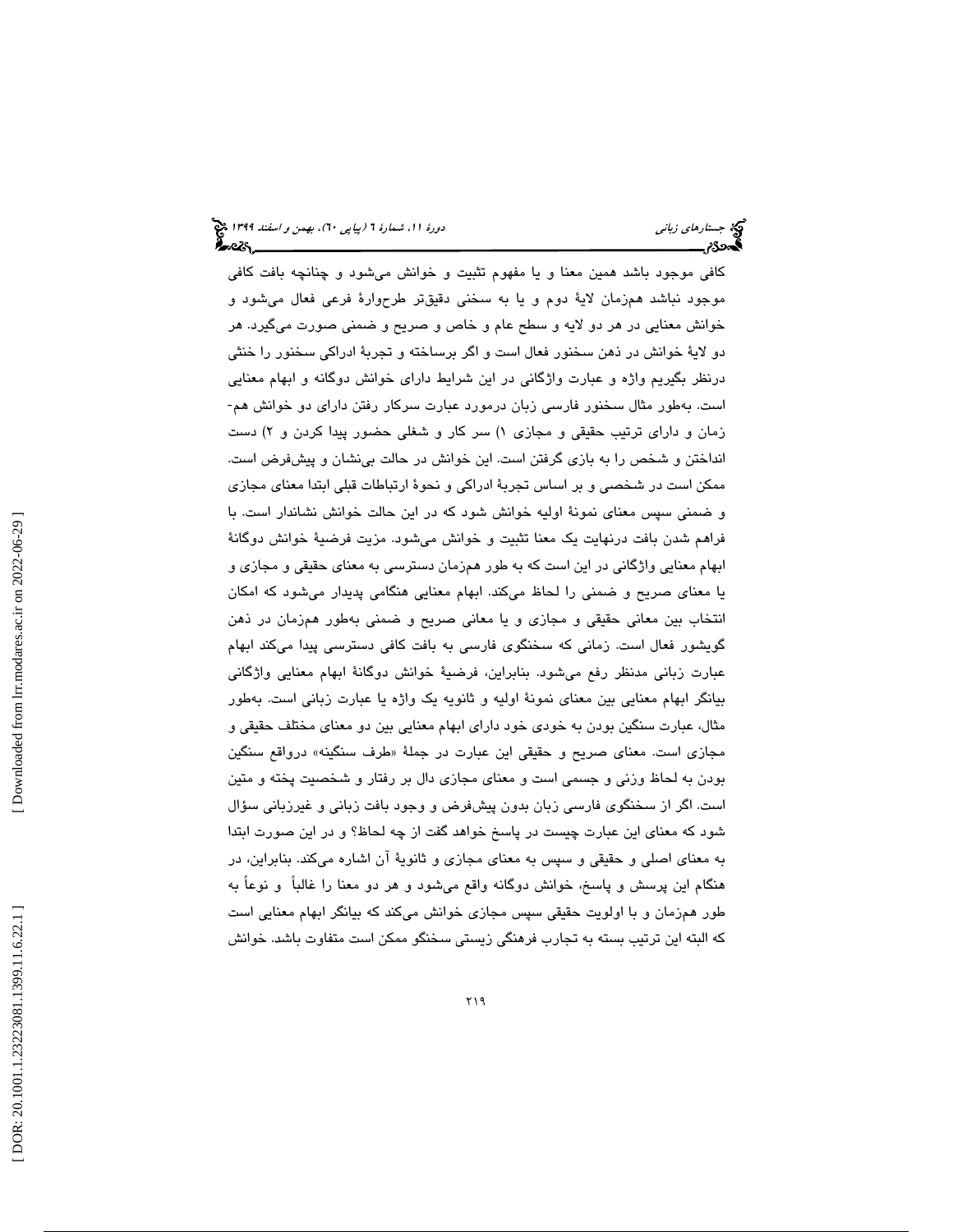مهدي سبزواري بررسي ابهام معنايي واژگاني...

دوگانه با فراهم شدن بافت زباني براي سخنگو مبدل به خوانش نهايي و واحد ميشود. مثال: طرف سنگينيه خيلي پرخوره (معناي حقيقي). طرف سنگينيه خيلي رفتارش بالغ و پخته است است (معناي مجازي). عبارت متضاد سنگين بودن داراي ابهام معنايي واژگاني سبك بودن است. وقتي گفته شود طرف خيلي سبك است، ممكن است به لحاظ تجربة مخاطب معناي مجازي برجستهتر باشد و اگر از سخنگوي مدنظر پرسيده شود اين عبارت چند معنا دارد ابتدا به معناي مجازي و سپس به معناي حقيقي اشاره كند. رويكرد شناختي بر اين مدعاست كه زبان را ميتوان به اين صورت توصيف كرد كه مفهومبنديهاي مختلفي از تجربه را رمزگزاري ميكند. اين مفهومبندي تحت تأثير مفهوم ساز يا گوينده است. نوعي درونيسازي ذهني كه از منظر گوينده است و به فضا و زمان جهت ميبخشد. ويژگي اشياي پيرامون و برجستگي آنها 2000 ,Talmy (در نحوة برداشت آنها و پيش زمينه بودن يا نبودن مؤثر است. بهطور مثال ) امكان پيشزمينهسازي پول خيلي بيشتر است كه ما ميگوييم پول داخل كيف است به جاي اينكه گفته شود كيف حاوي پول است. همينطور معناي اولية هر واژه يا عبارت زباني نسبت به معناي ثانوية آن پيشزمينه و پيشفرض است و مبناي مقولهبندي و فعال شدن خوانش معنايي است، اما همانطور كه اشاره شد در عين مبنا بودن معناي اوليه در مفهومسازي و مقولهبندي ممكن هست در خوانش دوگانه براساس تجربة سخنور ابتدا معناي مجازي برجسته و خوانش شود.

به عنوان مثالي ديگر، زمين خوردن داراي معناي حقيقي به زمين خوردن و معناي مجازي (شكست خوردن) است كه با خوانش دوگانه داراي ابهام است، اما با افزوده شدن بافت، ابهام معنايي رفع ميشود:

هر وقت زمين خوردي لباسهات را عوض كن (معناي حقيقي).

هر وقت زمين خوردي دوباره سعي كن بلند شي و از نو بسازي (معناي مجازي).

درواقع فعل مركب زمين خوردن در دو جملة بالا داراي ابهام معنايي واژگاني نيست، زيرا بافت امكان خوانش دوگانه را نميدهد و صرفاً يك خوانش براي هر جمله و عبارت ممكن است.

بر اساس مطالبي كه تاكنون بيان شد روشن است كه دليل وجود ابهام معنايي واژگاني،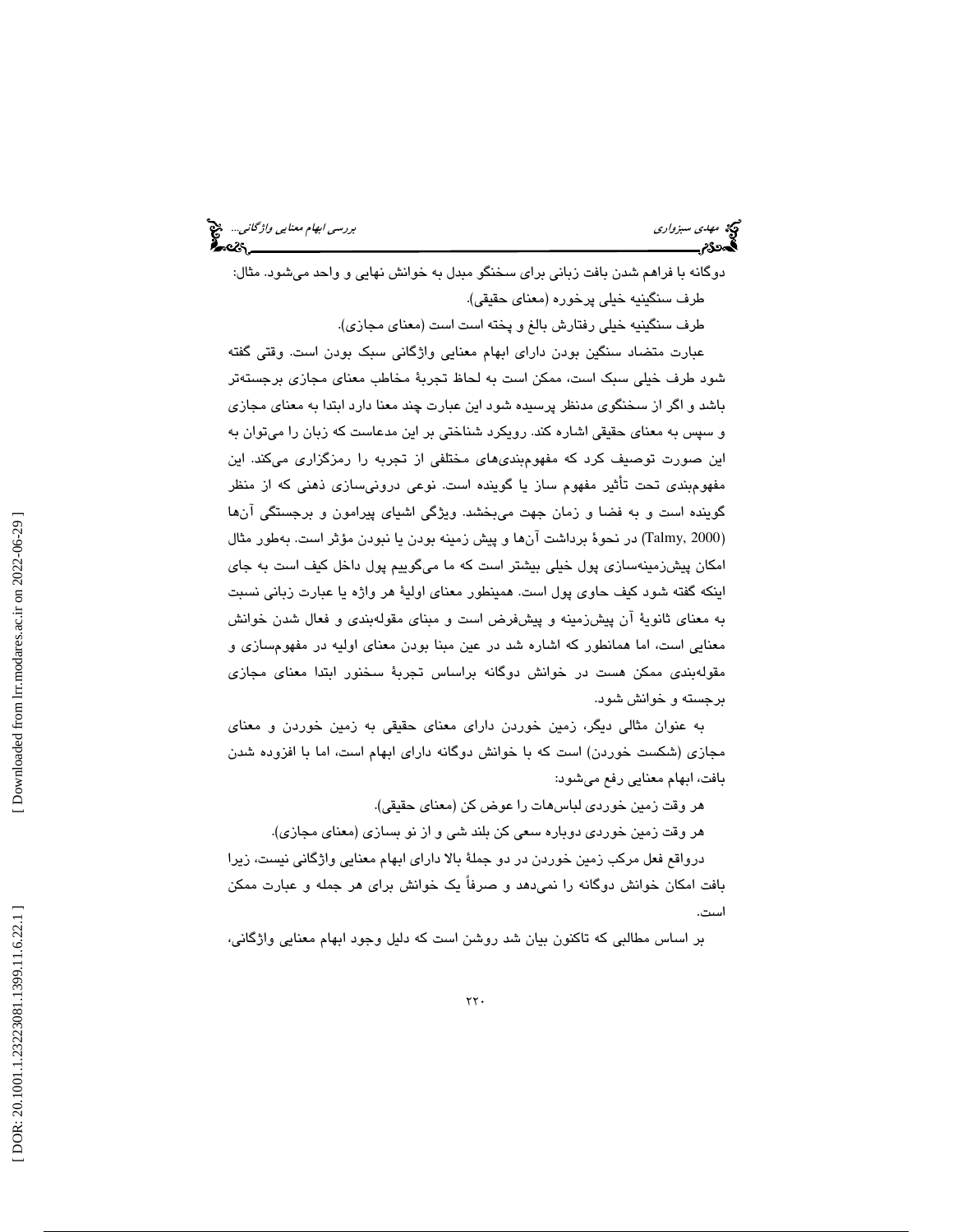بسط استعاري از مفهوم عام و اصلي به مفهوم يا مفاهيم خاص است. درواقع، واژه يا عبارتي واژگاني با معناي نمونة اوليه و حقيقي در اثر بسط استعارهاي و انشعاب طرحوارهاي داراي معاني ثانويه و مجازي و ضمني ميشود. وجود معني يا معاني مجازي و ضمني و نبود بافت زباني موجب فعال شدن فرضية خوانش دوگانة ابهام معنايي واژگاني در ذهن سخنور و درنتيجه بروز ابهام ميشو د.

درمواردي نيز بافت غيرزباني سبب رفع ابهام از واژه يا عبارت داراي ابهام ميشود. در اين موارد خوانش دوگانه فعال نخواهد شد. بهطور مثال، اگر فردي به مغازة جگركي برود و جگر داري؟» قطعاً معناي حقيقي مدنظر گوينده هست كه همان موجود بودن جگر سؤال كند « گاو يا گوسفند است و معناي مجازي اين عبارت با توجه به بافت غيرزباني فعال نميشود. اما اگر فردي هنگام دعواي فيزيكي به طرف مقابل بگويد «جگر داري» منظور وي معناي مجازي و شجاعت داشتن است.

نمونههايي كه تاكنون ارائه شد بيشتر حاوي معناي مجازي در كنار معناي نمونة اوليه و حقيقي است. مثالي كه اكنون آورده ميشود بيانگر وجود ابهام معنايي در انتخاب معناي حقيقي و صريح و يا معناي ضمني است. همانطور كه گفته شد معناي ضمني مفهومي فراتر از مفهوم اصلي واژه است مفهومي كه با آن همايند ميشود و بار معنايي عاطفي، اجتماعي، فرهنگي و غيره را به صورت مثبت يا منفي در كنار مفهوم اصلي به آن ميافزايد. اگر از سخنور فارسيزبان سؤال شود كه شما رنگ قرمز رو دوست داري يا آبي، بسته به بافت زباني و غيرزباني اين عبارت حاوي هر دو معناي صريح و ضمني است كه معناي حقيقي و صريح خود رنگ قرمز يا آبي و معناي ضمني دوستدار تيم قرمزها يا آبيها بودن است. چنانچه در بافت زباني از واژة طرفدار استفاده شود، معني ضمني مدنظر است (طرفدار قرمزي يا آبي؟).بنابراين يك واژه كه داراي معناي ضمني هم باشد و بهطور همزمان امكان خوانش هر دو معنا باشد داراي ابهام معنايي واژگاني است و فرضية خوانش دوگانة ابهام معنايي واژگاني درمورد آن صدق ميكند.

# . نتيجه 5

در اين مقاله عنوان شد كه علاوه بر ابهام واژگاني شناختهشده در سنت مطالعات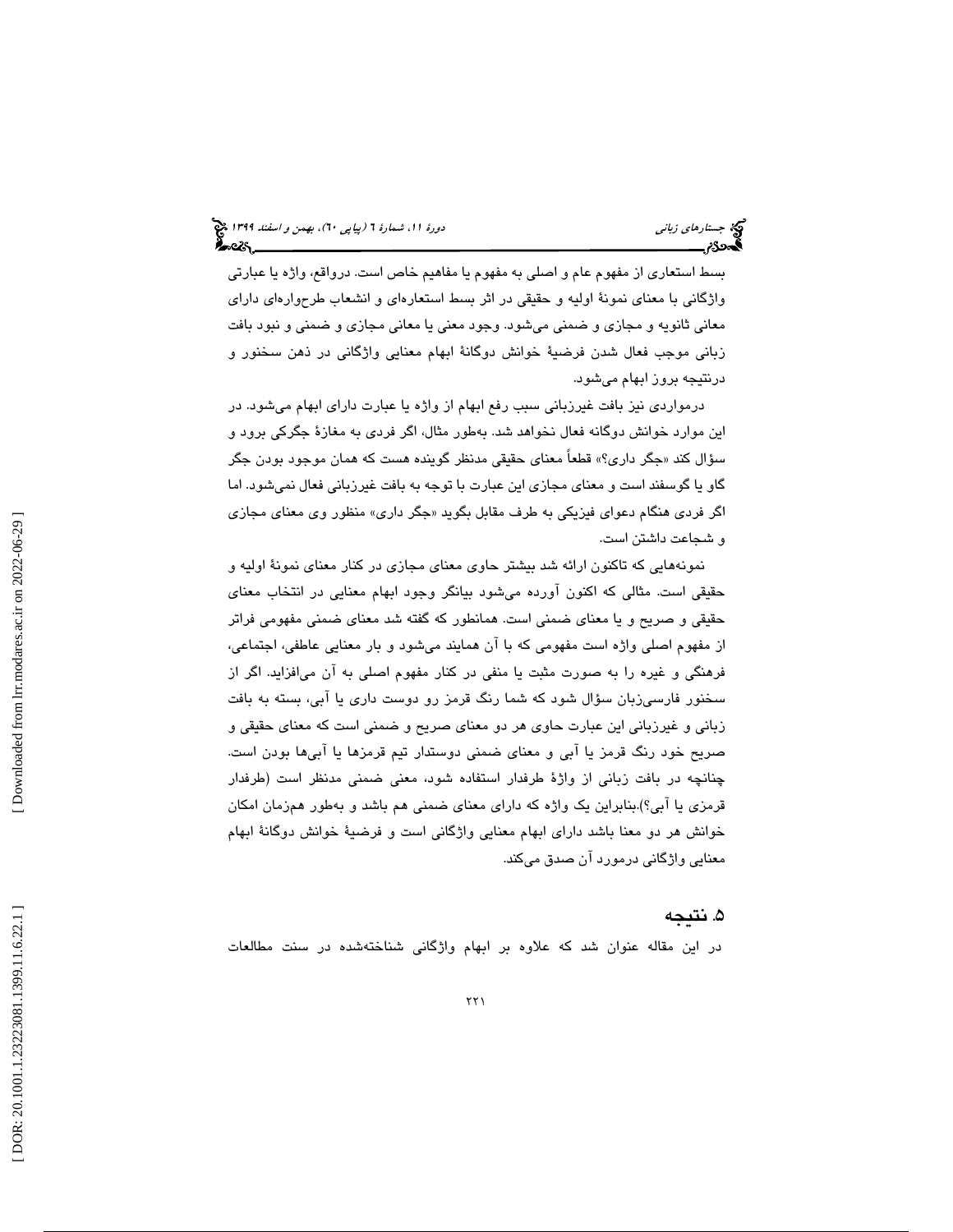معناشناسي درمورد واژههاي همآوا ـ همنويسه، نوع ديگري از ابهام معنايي واژگاني درمورد يك واژه يا عبارت واژگاني قابل طرح و بررسي است. اين ابهام وجود همزمان معاني حقيقي و مجازي و يا صريح و ضمني در يك واژه يا عبارت واژگاني است. درواقع واژه يا عبارت داراي ابهام معنايي واژگاني بهطور همزمان حاوي هر دو معني است و صرفاً در اثر بافت زباني يا غيرزباني ابهام معنايي واژة مورد نظر برطرف ميشود. در اين پژوهش فرضيهاي شناختي با عنوان فرضية خوانش دوگانة ابهام معنايي واژگاني با اتكا بر مباني دستور شناختي لانگاكر ارائه شد كه مبتني بر گزارههاي زير است:

 1. فرضية خوانش دوگانة ابهام معنايي واژگاني درمورد واژه يا عبارات واژگاني داراي هر دو معناي حقيقي و مجازي و يا معناي ضمني و صريح صدق ميكند.

 2. اولين معنايي كه براي واژه يا عبارت واژگاني داراي ابهام بر اساس اين فرضيه در ذهن سخنگو خوانش ميشود نوعاً و غالباً معناي نمونة اوليه و معناي حقيقي است مگر اينكه برساختة ذهني سخنور غير از اين باشد.

 3. وجود بافت زباني و يا غيرزباني كافي از واژه و عبارت واژگاني داراي ابهام رفع ابهام مے كند.

 4. دليل وجود ابهام معنايي واژگاني بسط استعاري از مفهوم عام و اصلي به مفهوم يا مفاهيم خاص است. وجود بسط استعاري و انشعاب طرحوارهاي داراي معاني ثانويه و مجازي و ضمني مبناي وجود فرضية خوانش دوگانة ابهام معنايي واژگاني است.

 5. مزيت فرضية خوانش دوگانه در اين است كه بهطور همزمان دسترسي به معناي صريح و ضمني را لحاظ ميكند.

همانطور كه قبلاً اشاره شد در زبانشناسي شناختي صورت و مفهوم مبنا و يا به سخني تخصصيتر معناي نمونة اوليه و طرحوارة اصلي اهميت ويژهاي دارد. منشأ بسط استعاري نيز معناي نمونة اوليه است و از آن منشعب ميشود. فرضية خوانش دوگانة ابهام معنايي واژگاني مؤيد اين يافته است كه معناي نمونة اوليه و معناي ثانويه و به سخني ديگر معناي حقيقي و مجازي و يا معناي صريح و ضمني از هم تفكيكناپذيرند و همين پيوند معنايي كه بخشي از دانش شناختي و زباني سخنگو زبان است خود را بهصورت ابهام معنايي واژگاني نمايان ميسازد كه با فرضية خوانش دوگانة ابهام معنايي واژگاني توجيه ميشود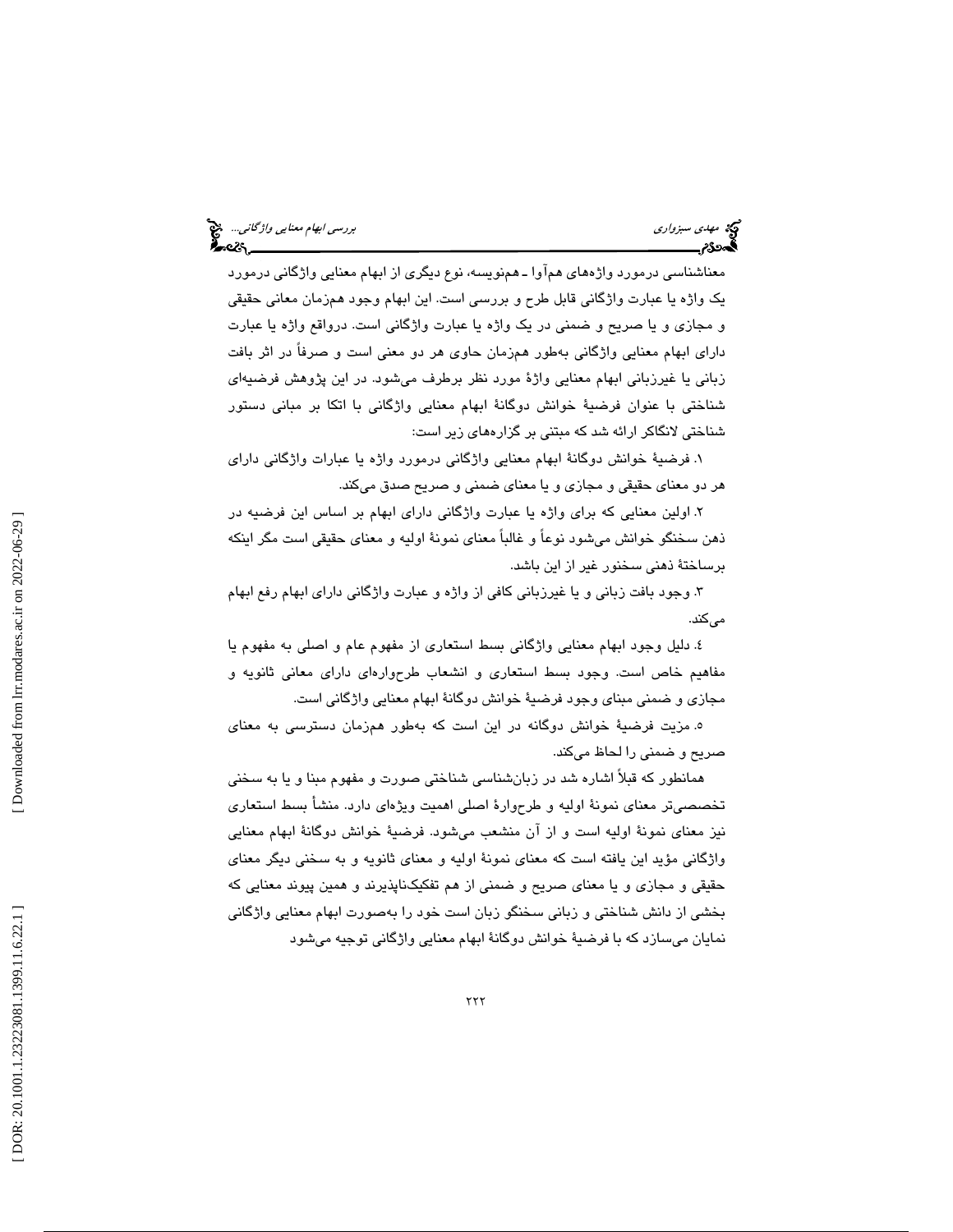دورهٔ 11، شمارهٔ 1 *(پیاپی ۲۰)، بهمن و اسفند ۱۳۹۹* پنج<br>**گنته** 





- 1. Context Sensitivity
- 2. Vagueness
- 3. Reference
- 4. Literal meaning
- 5. Figurative meaning
- 6. homonymy
- 7. Explicit meaning
- 8. Implicit meaning
- 9. polysemy
- 10. Barthes
- 11. propositional meaning ,denotation, cognitive meaning
- 12. Lexical semantics
- 13. *metonymy*
- 14. metaphor
- 15. prototype
- 16. *construction grammar*
- 17. *Conceptual metaphor theory* 18. categorization
- 19. construal
- 20. Frame network
- 21. profiling
- 22. conceptualization

## ۷. منابع

- بهبودي، م. (١٣٨٦). ابهام در زبان فارسي و انگليسي (با نگاهي تطبيقي به ترتيب واژهها و گروه اسمی). *فصلنامهٔ مطالعاتی ادبیات تطبیقی، ۲*، ۹–۲۰
- سبزواری، م. (۱۳۹۷). بررسی انواع چندمعنایی در فارسی معیار با رویکرد شناختی. جستارهاي زباني. ۹، ۲۰۱۱–۲۷۱.
	- شيري، ق. (١٣٩٠). اهميت و انواع ابهام در پژوهشها. *فنون ادبي، ٢، ١*٥-٣۶.
		- صفوی، ک. (۱۳۸۷). *درآمدی بر معنیشناسی.* تهران: سورهٔ مهر.
- فلاحتی فومنی، م. ر. (١٣٨٥). ابهام در ماشین ترجمه كت*ابداری و اطلاع رسانی. ٣،* ٢١-٣٨.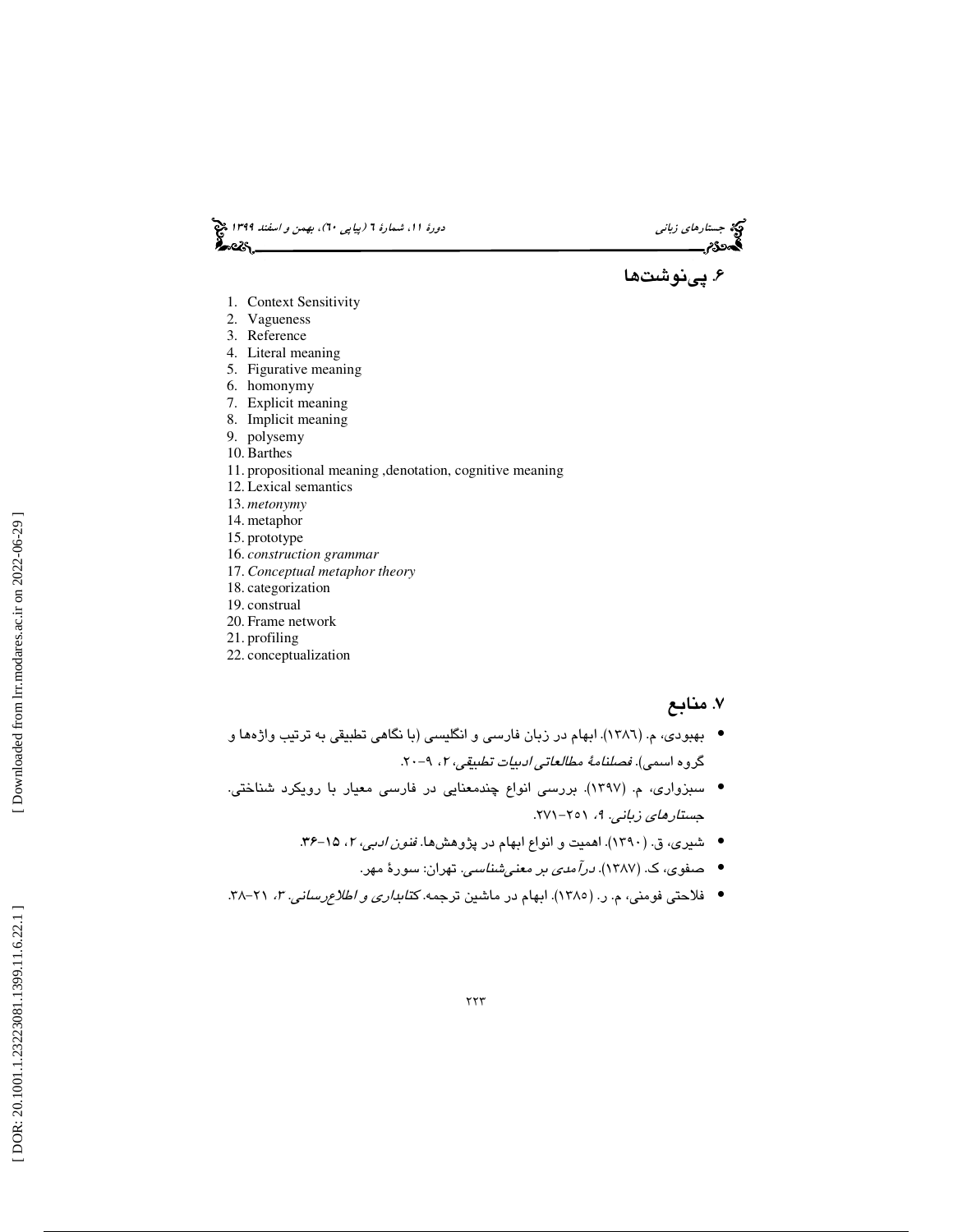#### مي ميزواري بررسي ابهام معنايي *واژگاني...*<br>مهدي بررسي ابهام معنايي واژگاني...<br>**ه**موديم ۰cò.



## **References**

- Barthes, R. (1974). *S/Z* (trans. R. Miller). New York: Hill and Wang.
- Behboudi, M. (2007). Ambiguity in Persian and English Languages (From a comparative view to the word order and noun phrases).*Quartly Journal of compsarative literature studies* , *1*(2), 9-20. [In Persian].
- Clark, H. (1996). *Using language*. Cambridge: CUP.
- Coulson, S. (2000). *Semantic leaps: Frame-shifting and conceptual blending in meaning-construction*. Cambridge: CUP.
- Croft, W. (1993) The role of domains in the interpretation of metaphors and metonymies. *Cognitive Linguistics, 4*, 335-70.
- Croft, W. (2000). *Explaining language change: An evolutionary approac h*. London: Longman.
- Cruse, D. A. (2002). Aspects of the Micro-structure of Word meanings. In Y. Ravin & C. Leacock (eds.), *Polysemy: Theoretical and Computational Approaches*, 30-51. Oxford: Oxford University Press.
- Croft, W. & Cruse. D. A. (2004). *Cognitive linguistics*. Cambridge: CUP.
- Cruse, D. A. (1986). *Lexical semantics*, Cambridge: Cambridge University Press.
- Dirven, R., & Verspoor, M. (2004). *Cognitive exploration of language and linguistics*.Amsterdam: JohnBenjamins.
- Dunbar, G. (2001). Towards a cognitive analysis of polysemy, ambiguity and vagueness. *Cognitive Linguistics*, *12*, 1–14.
- Evans, V. (2006). Lexical concepts, cognitive models and meaning-construction, *Cognitive Linguistics*, *17* (4), 491–534.
- Evans, V. (2009). *How words Mean: Lexical concepts, cognitive models and meaning construction*. Oxford University Press, Oxford.
- Evans, V. (2013). *Language and time: A cognitive linguistic approach*. Cambridge University Press, Cambridge.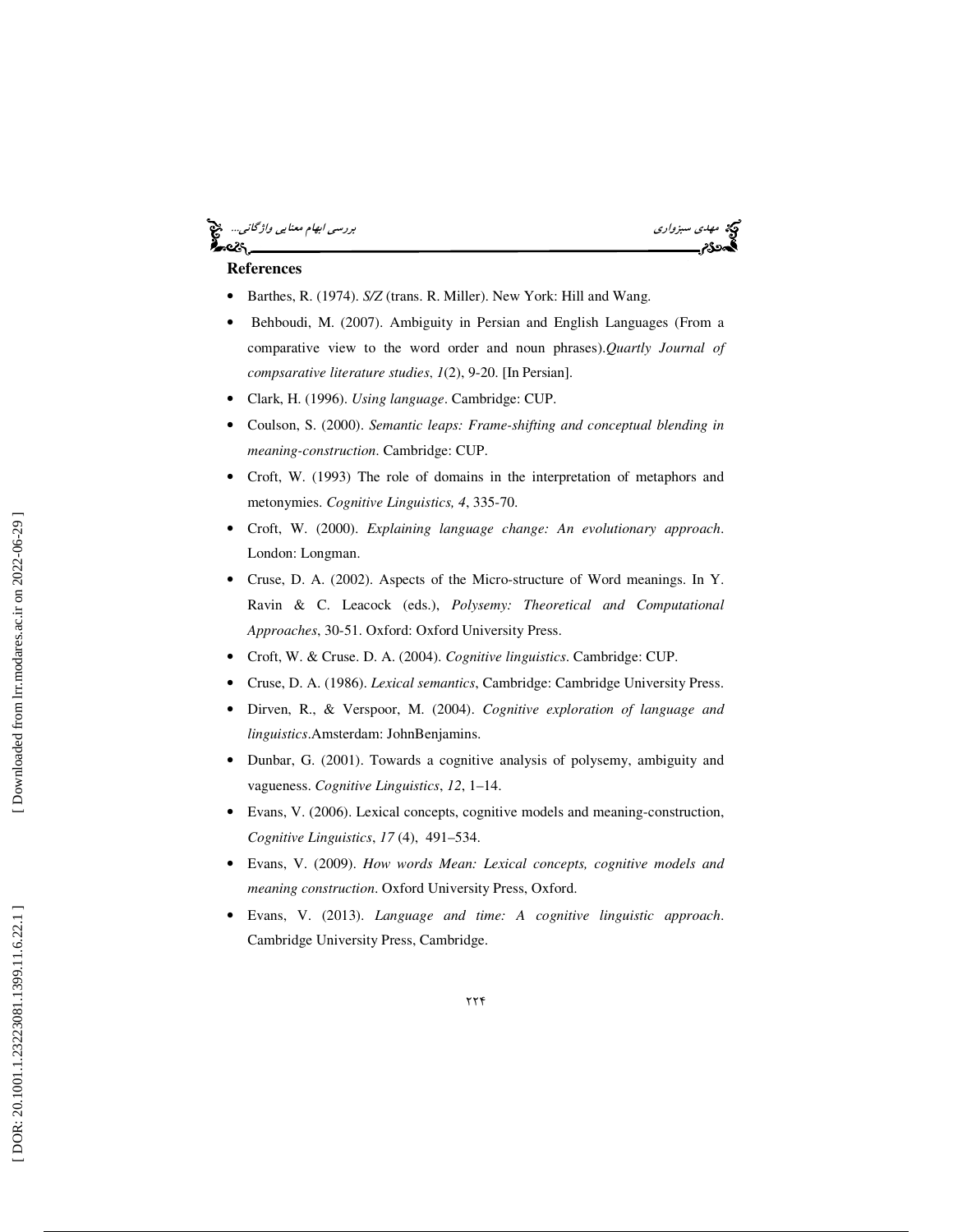#### جستاره*اي زباني (بياپي 60)، بهمن و اسفند 1*394 فرانس به 130 دورة ا $\mu$  شمارة 1 (پياپي 61)، بهم*ن و اسفند 1*34 فر આ પ્રિજ્



- Evans, V., & Green, M. (2006). *Cognitive linguistics: An Introduction*. Edinburgh University Press, Edinburgh.
- Falahati, M. (2006). Ambiguity in machine translation. *Library and Information Sciences, 9*(3), 21-38 [In Persian].
- Fauconnier, G. (1997). *Mappings in thought and language*. Cambridge: Cambridge University Press.
- Fauconnier, G., & Turner, M. (2002). *The way we think. Conceptual blending and the Mind's hidden complexities*. New York: Basic Books.
- Fillmore, Ch. (1985). Frames and the semantics of understanding. *Quaderni di Semantica, 6*, 222-254.
- Fillmore, C.J., & Kay, P. (1995). *Construction grammar*. Manuscript: University of California, Berkeley.
- Geeraerts, D. (2017). *Ten lectures on cognitive sociolinguistics*. Brill online books.
- Geeraerts, D., & Hubert, C. (2007). *The oxford handbook of cognitive linguistics*. Oxford: Oxford University Press.
- Gernsbacher, M. A. (1984). Resolving 20 years of inconsistent interactions between lexical familiarity and orthography,concreteness, and polysemy. *Journal of Experimental Psychology: General*, *113***,** 254–281.
- Gumperz, John. (1982). *Discourse strategies*. Cambridge : CUP.
- Hart, C. (2010). *Critical discourse analysis and cognitive science*. Basingstoke: Palgrave Macmillan.
- Jastrzembski, J. E. (1981). Multiple meanings, number of related meanings, frequency of occurrence, and thelexicon. *Cognitive Psychology*, *13***,** 278–305.
- Lakoff, G. (1987). *Women, fire and dangerous things: What categories reveal about the mind*. Chicago: University of Chicago Press.
- Langacker, R.W. (1987). *Foundations of cognitive grammar Vol. 1: Theoretical Prerequisites*. Stanford: Stanford University Press.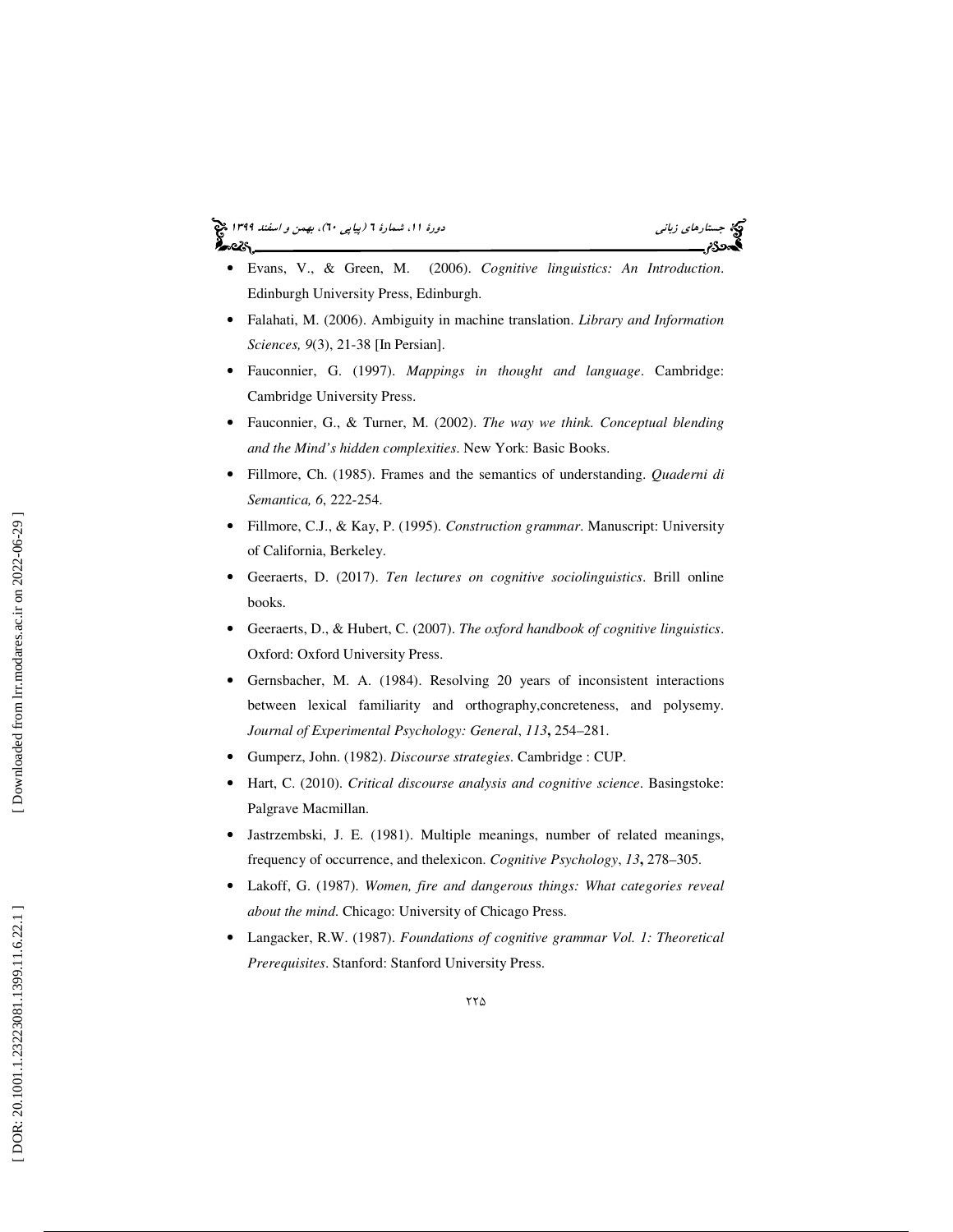#### مهدي سبزواري بررسي ابهام معنايي واژگاني... لمحتكم



- Langacker, R. (1991). *Foundations of cognitive grammar, Volume II*. Stanford: Stanford University Press.
- Langacker, R. (2000). 'A Dynamic Usage-based Model'. In M. Barlow and S.
- Leech, G. (1974). *Semantics*, London: Penguin, pp.xii + 386 (2nd edition, entitled *Semantics: the Study of Meaning*, 1981)
- Lyons, J. (1977).*Semantics.*Cambridge university press.Cambridge
- Pustejovsky, J. (1995). *The generative lexicon*. Cambridge, MA.: MIT Press.
- Rodd, J., Gaskell ,G. & Marslen-Wilson ,W. (2002). Making sense of semantic ambiguity: Semantic competition in lexical access. *Journal of Memory and Language*, *46***,** 245–266.
- Scalise, S., Bisetto, A., & Guevara, E. (2005). Selection in Compounding and Derivation, In Dressler W. U., D. et al. (eds.). *Morphology and its Demarcation.* Amsterdam/Philadelphia, John Benjamins Publishing Company, 133-50.
- Recanati, F. (2004). *Literal meaning*, Cambridge: Cambridge University Press.
- Rubenstein, H., Garfield, L., & Millikan, J. A. (1970). Homographic entries in the internal lexicon. *Journal of Verbal Learning and Verbal Behavior*, **9,** 487– 494.
- Sabzevari, M.(2018). Types of polysemy in standard Persian: A cognitive approach. *Language Related Research*, *9* (3), 251-271 .[In Persian].
- Saeed, J. l. (2009). *Semantics*.3rd edition.Wiley Blackwell.London.
- Safavi, K. (2008). *An Introduction to Semantics.*Soureh Publication.Tehran.[In Persian].
- Shiri, G. (2011). The importance and types of ambiguity in the researches. *Literary Art, 2*(5), 15-36 [In Persian].
- Simpson, P. (1993). *Language, ideology and point of view*. London: Routledge.
- Sperber, D., & Deirdre, W. (1995). *Relevance: Communication and cognition*, 2  $2<sup>nd</sup>$  edition. Oxford: Blackwell.